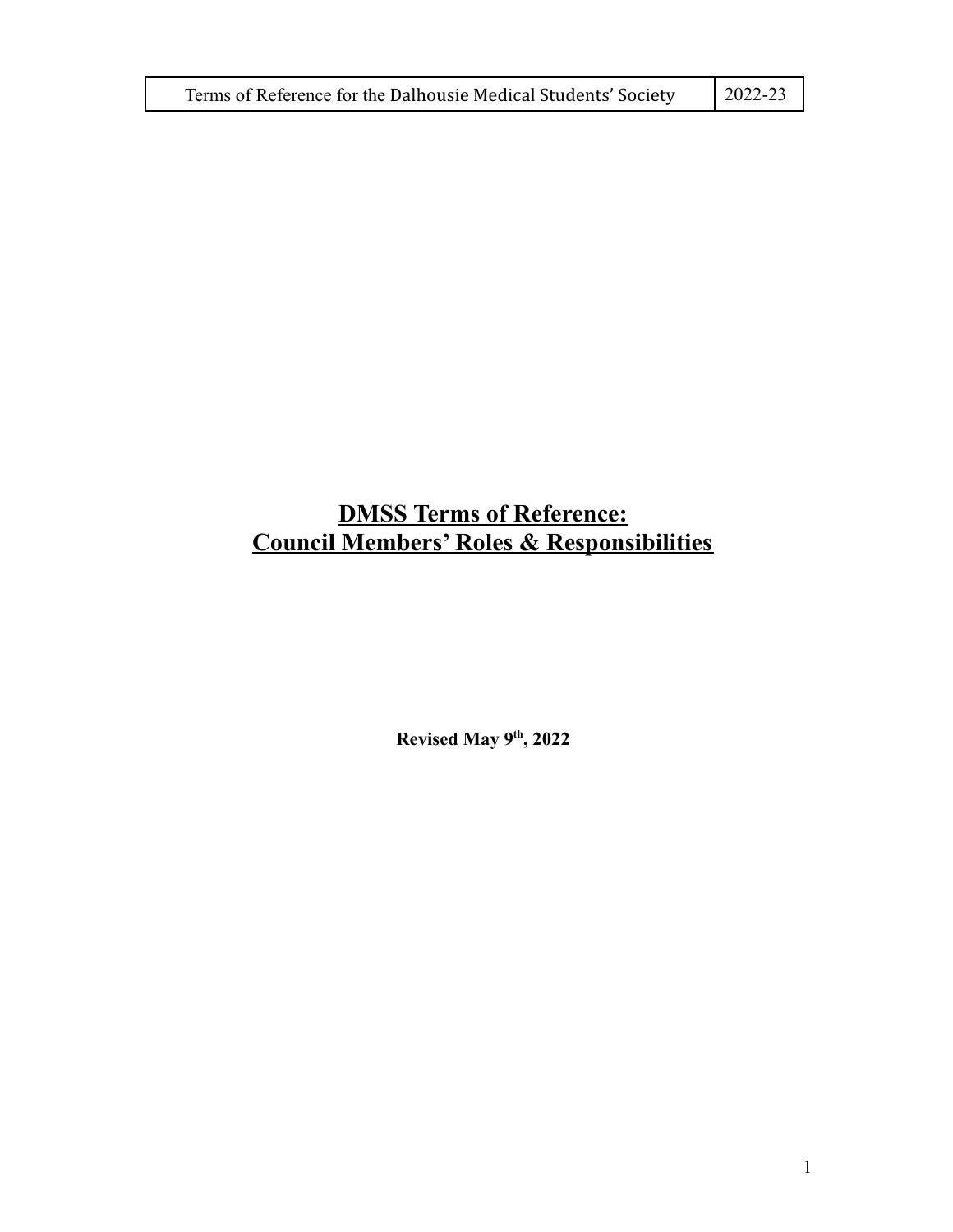# SECTION 1: OVERVIEW OF SOCIETY ORGANIZATION & STRUCTURE

DMSS *Executive* members of the society shall consist of the following:

- a. President
- b. Past-President (if applicable)
- c. Vice-President Medical Education (VP Med. Ed.)
- d. Vice-President Internal Affairs (VP Internal)
- e. Vice-President DMNB (VP NB)
- f. Vice-President External Affairs (VP External)
- g. Vice-President Communications (VP Communications)
- h. Vice-President Finance (VP Finance)
- i. Vice-President Equity, Diversity, and Inclusion (VP EDI)

DMSS *Council* members of the society shall consist of the following voting members:

- a. The aforementioned DMSS Executive (9)
- b. Dalhousie Student Union (DSU) Representative (1)
- c. Sports & Wellness Representative (1 NS and 1 NB; 2)
- d. DMNB Treasurer (1)
- e. New Brunswick External Liaison (1)
- f. DMNB Technology & Communications Representative (1)
- g. Presidents of the Med1 and Med2 classes (2)
- h. co-Presidents of the Med3 and Med4 classes (4)
- i. Member-at-Large (Med1 students only; 1 NS and 1 NB; 2)
- j. Global Health Liaison (GHL) Sr. (1 NS and 1 NB; 2)
- k. Humanities Representative (1 NS and 1 NB; 2)

DMSS *Advisory* members of the society shall consist of the following non-voting members:

- a. DMSS Chairperson
- b. DMSS Information Technology (IT) Officer
- c. Med 2 Research in Medicine Representatives (2)
- d. DMSS Lounge Manager
- e. GHL Jr. (1 NS and 1 NB; 2)

DMSS *Active* members of the society:

- a. Are members of the society who participate in one of the standing committees
- b. Are not required to attend council meetings
- c. Include the following positions:
	- i. Government Affairs and Advocacy Committee Representatives Srs. (1 NS and 1 NB)
	- ii. Government Affairs and Advocacy Committee Representatives Jrs. (1 NS and 1 NB)
	- iii. Student representatives to Doctors Nova Scotia, College of Physicians and Surgeons of NS and the Medical Societies of New Brunswick and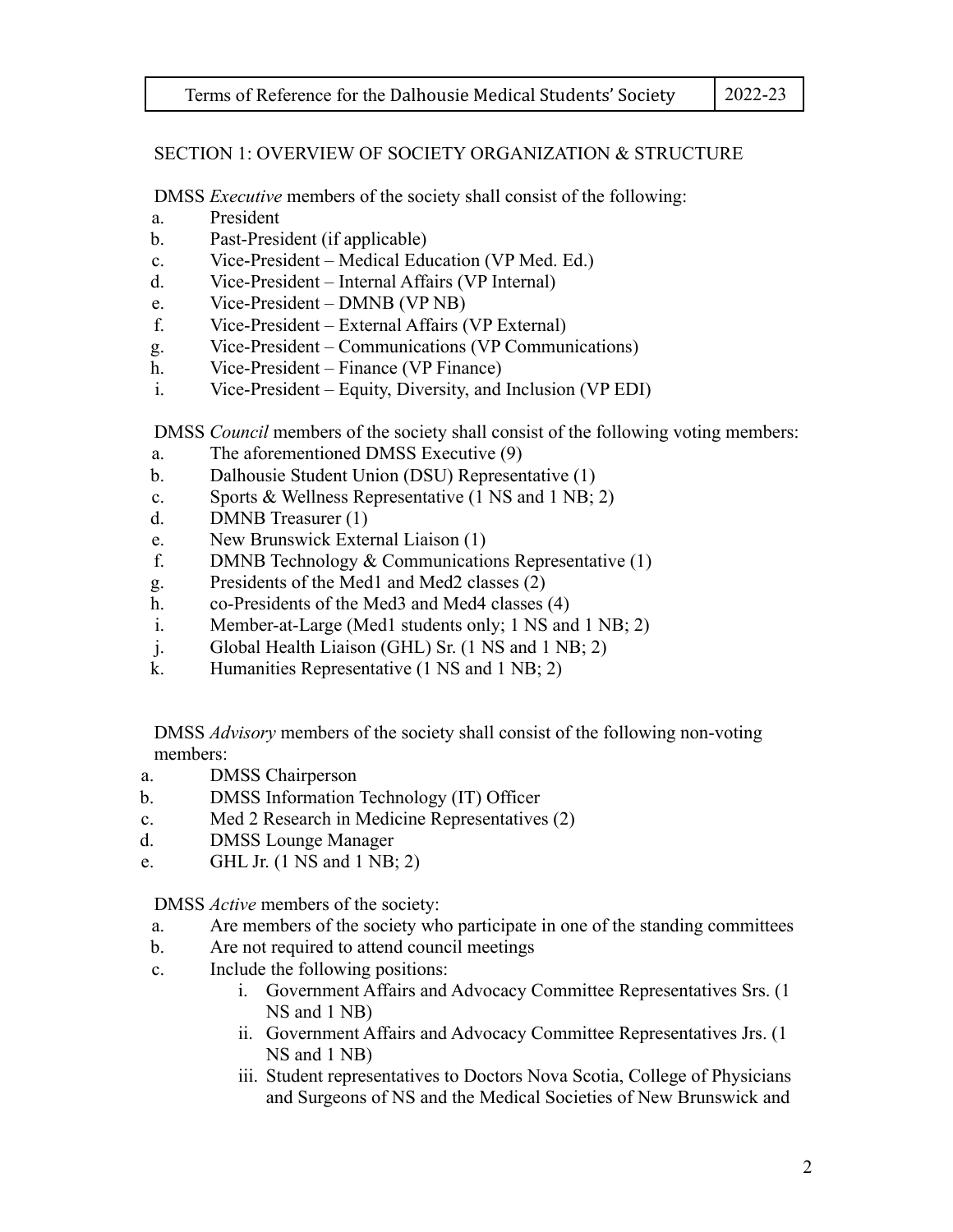Prince Edward Island ( New Brunswick External Liaison serves for New Brunswick)

- iv. Everest Day Co-Chairs (2 NS and 1 NB)
- v. Past Vice-President Medical Education
- vi. Past Vice-President External Affairs
- vii. Library Representative

DMSS *General members* of the society*:*

a. Shall include all students in the Dalhousie Medicine Undergraduate program.

DMSS *Honorary members* of the society:

a. Shall include The President of the University, the Dean and the members of the Faculty of Medicine, and such members as may be duly elected by the Executive of the DMSS.

#### SECTION 2: DETAILED ROLES AND RESPONSIBILITIES OF SOCIETY MEMBERS

# **Executive Members of the Society**

President

- a. Shall direct the activities of the DMSS and enforce the observance of the Constitution.
- b. Shall call and preside at Council and DMSS meetings and assist the chair in seeing that parliamentary procedure is adhered to as set out in Robert's Rules.
- c. Shall act as intermediary between the DMSS and the Faculty of Medicine.
- d. Shall attend meetings of all Faculty committees to which they are duly appointed (includes the Faculty Council Committee and Undergraduate Medical Education Curriculum Committee).
- e. Shall attend monthly meetings with the Dean of the Faculty of Medicine and bi-weekly meetings with the Associate Dean Undergraduate Medical Education.
- f. Shall be ex-officio on all committees of the DMSS.
- g. Shall be an ex-officio board member on the Dalhousie Medical Alumni Association (DMAA) Board of Directors.
- h. Shall be a DMSS representative on the Progress Committee (sub-committee of Faculty Council).
- i. Shall participate in monthly Canadian Federation of Medical Students' 'President's Round Table' conference calls.
- j. Shall be a signing officer for the bank account of the DMSS.
- k. Shall ratify the DMSS with the Dalhousie Student Union by July  $1<sup>st</sup>$  annually.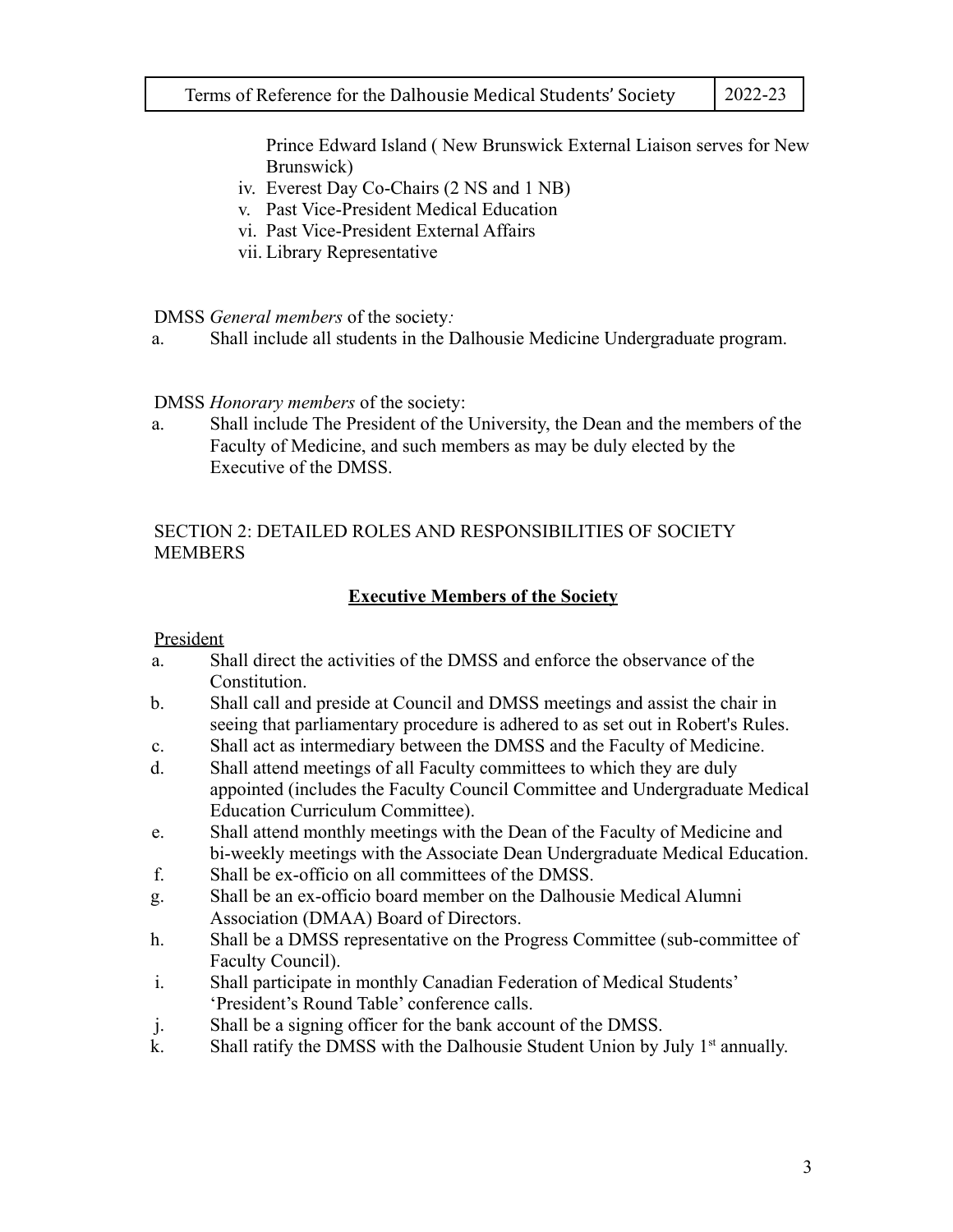- 
- l. Shall organize an annual DMSS retreat to be held in September/October of each year after the Med 1 Class Elections and the selection of the appointed positions.
- m. Shall oversee the nomination and selection of Gold and Silver "D" award winners and present them along with the Past-President at the graduation gala.
- n. Shall liaise with DMAA Office to ensure that the Gold and Silver "D" awards are purchased for the graduating class before April  $15<sup>th</sup>$  of each year from the appropriate jeweler.
- o. Shall be a DMSS representative on all relevant committees external to Dalhousie University (Nova Scotia Health Authority, Provincial Departments of Health, etc).
- p. Shall hold a key to the DMSS office and DMSS storage room.

# Past-President

- a. Shall serve on the Executive in an advisory capacity.
- b. Shall assume other duties at the discretion of the President.
- c. Shall attend Maritime Resident Doctors meetings or delegate this duty if unable to attend due to clerkship duties.
- d. Shall present the DMSS/DMAA Gold and Silver "D's" to the recipients in the Graduating Class during the Graduation Gala. In the event that the Past-President is a member of the graduating class and has been nominated for the award, the President shall present the awards in their stead.
- e. Shall provide a financial report to the DMAA regarding the use of Interest Group funding provided by the DMAA.
- f. Shall chair the Constitution Committee.
- g. Shall be a Member of the Student Interest Group Committee.
- h. Shall coordinate activities pertaining to clerk wellness and the Dalhousie Medicine Class of '83 on behalf of the DMSS.
- i. Shall be an ex-officio non-voting member of the Undergraduate Medical Education Curriculum Committee

Vice-President of Medical Education

- a. Shall be the first assistant to the President and perform the duties of the President in their absence.
- b. Shall be the direct student affiliate with the Undergraduate Medical Education (UGME) Department.
- c. Shall coordinate the efforts of the Society, class education committees, etc., in dealing with matters of education which affect more than one class.
- d. Shall attend or find appropriate coverage for, and be a voting member of, the Undergraduate Medical Education Curriculum Committee (UMECC).
- e. Shall attend or find appropriate coverage for meetings of Committee of the Assessment of Student Performance (CASP), Program and Faculty Evaluation Committee (PFEC), Med 1&2 Committee, Med 3&4 Committee, and all other Faculty committees to which they are duly appointed.
- f. Shall be a DMSS representative on the Progress Committee.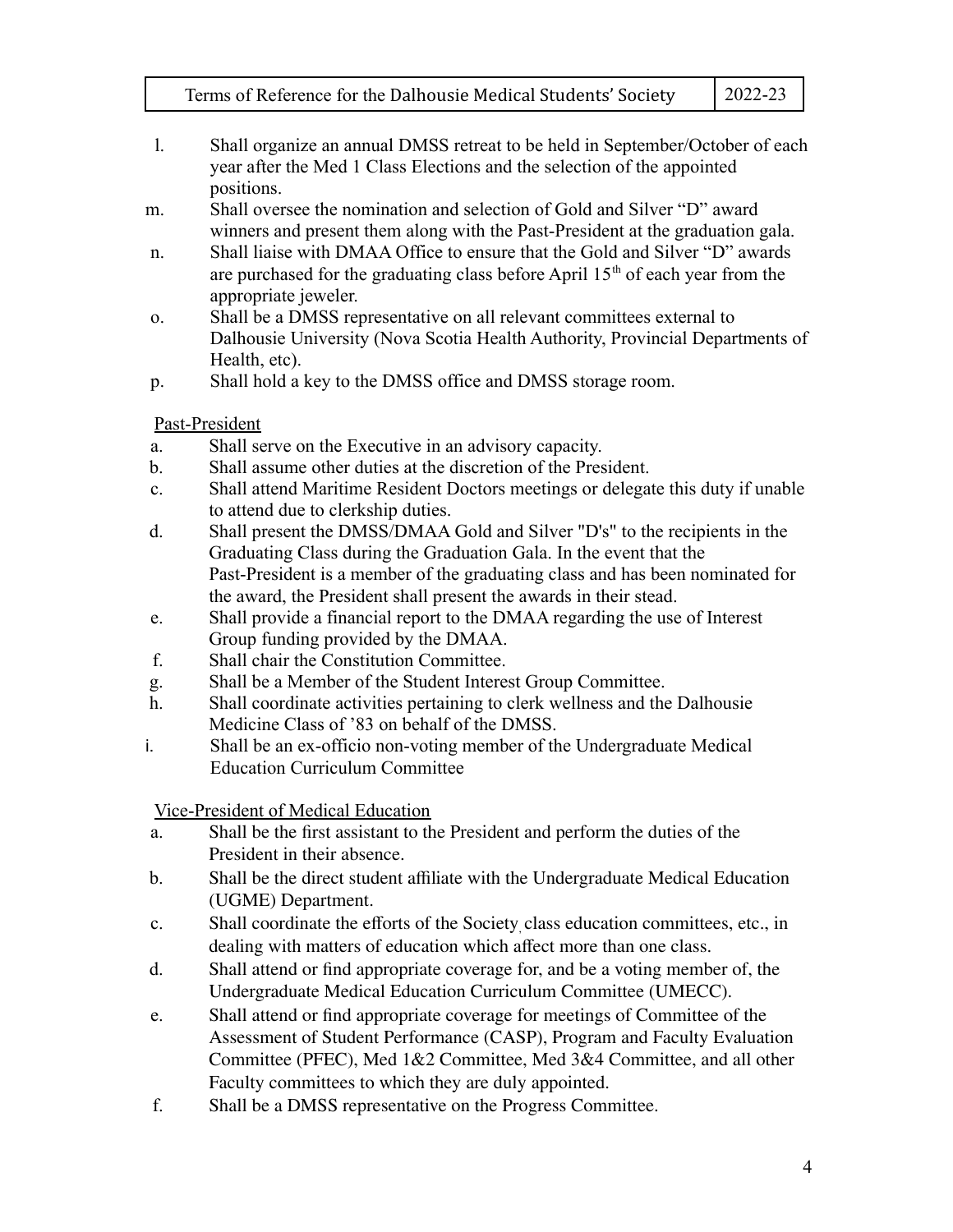- g. Shall coordinate the efforts of the Med1, Med2, and Med3 Unit and Curriculum Representatives by collecting reports from current Representatives and ensuring reports are forwarded to incoming Representatives.
- h. Shall coordinate the efforts of the Curriculum Representatives by ensuring they attend or find appropriate coverage for the committees to which they are duly appointed.
- i. Shall chair the Medical Education Working Group (see DMSS Terms of Reference: Standing Committees).
- j. Shall attend meetings and to the duties of all CFMS committees to which they have been duly appointed, including the CFMS Academic Roundtable.
- k. Shall oversee the activities of the Research in Medicine Representatives.

# Vice-President Internal

- a. Shall be the second assistant to the President and perform the duties of the President in the absence of the President and the VP Medical Education.
- b. As chairperson of the Social Committee (see DMSS Terms of Reference: Standing Committees), shall assume overall responsibility for all aspects of the Annual Euphoria! Variety Show, the Annual DMSS Medical Banquet and Ball, and other social activities.
- c. Shall have the cost of their Med Ball ticket covered by the DMSS.
- d. Shall select a Euphoria! Charity following DMSS Terms of Reference: Euphoria Charity Selection.
- e. Shall initiate and oversee fundraising efforts by each class.
- f. Shall, together with VP Finance and VP Communications, determine DMSS fundraising goals for the DMSS Council with the aim of establishing strategic sponsorship agreements with third-party organizations.
- g. Shall advertise and provide access to recordings of the Euphoria! variety show.
- h. Shall assume responsibility for equipment purchases as necessary.
- i. Shall organize the Interest Group Night in the fall.
- j. Shall be a signing officer for the bank account of the DMSS.
- k. Shall be responsible for the management of external accounts or financial operations relating to events, as directed by the VP Finance or President.
- l. Shall hold a key to the DMSS office and storage room as well as the Lounge bar fridge.
- m. Shall assist the DMSS Sports and Wellness Representative with Wellness Week.

# Vice-President Dalhousie Medicine New Brunswick (DMNB)

- a. Shall represent the interests of students from the DMNB campus at DMSS Council meetings and within the Faculty of Medicine.
- b. Shall take leadership in establishing the presence and function of the DMSS at DMNB.
- c. Shall represent the students of DMNB, when required, in meetings of the UNBSJ Students Representative Council (SRC).
	- d. Shall attend the meetings of the Dean of the Faculty of Medicine and the DMSS President every second month.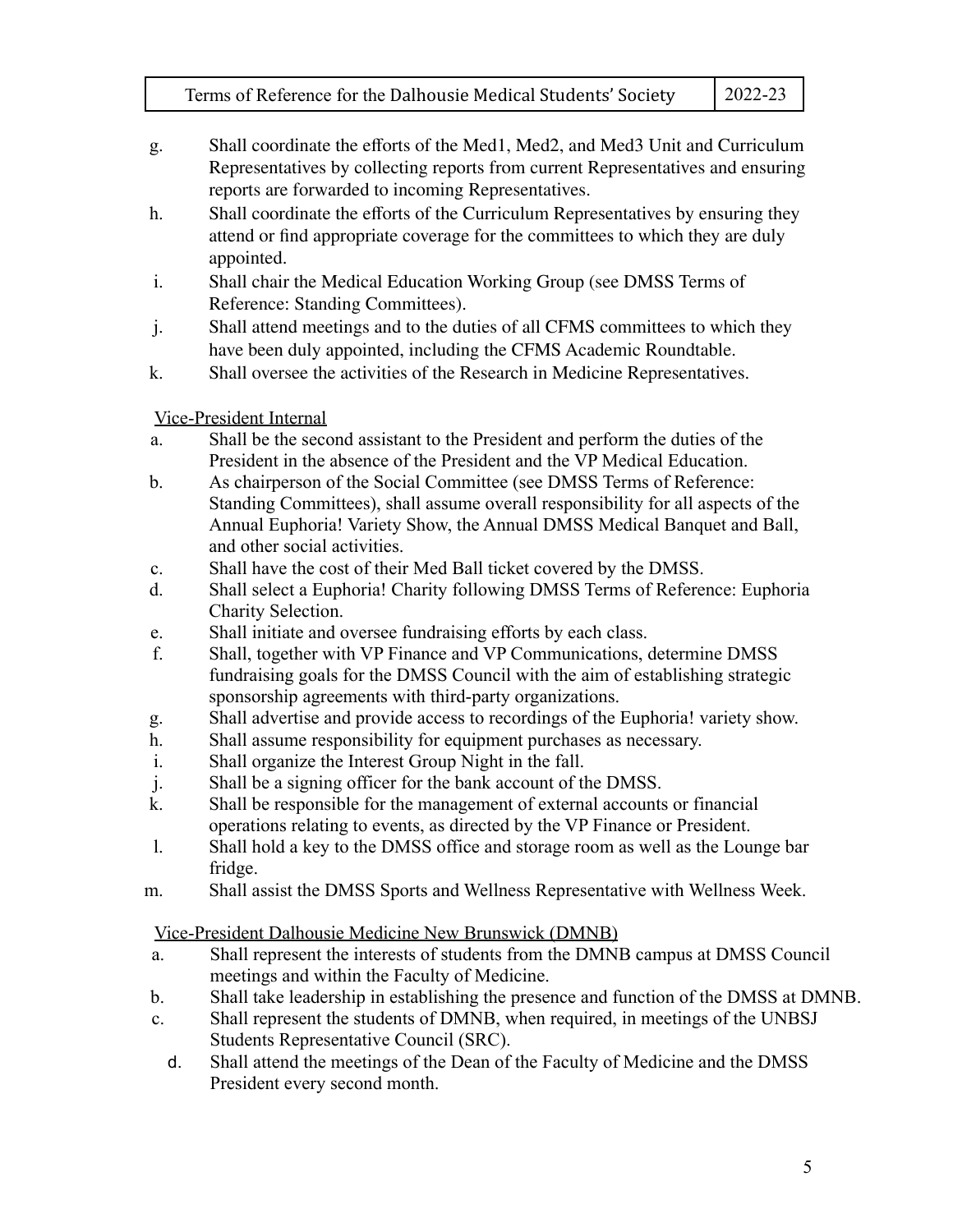- e. Shall work with the DMAA and other groups as appropriate to increase alumni support and involvement with the DMNB.
- f. Shall be responsible for any student organization involved in recurring DMNB events such as the First Light Ceremony.
- g. Shall be responsible, with input from the DMNB Treasurer for coordination of any large purchases or facilities alterations on the DMNB campus.
- h. Shall be signing officer for the bank account of DMNB.
- i. Shall organize meeting of DMSS members in New Brunswick at least monthly, usually on the same day as teleconferenced DMSS meetings of the DMSS council.
- j. Shall be the representative of DMNB to the CFMS and liaise with the CFMS Atlantic Representative.

#### Vice-President External

- a. Shall act as CFMS Representative of the DMSS when such representation is deemed necessary at the National CFMS Conference, and shall report on it monthly at DMSS Council meetings.
- b. Shall attend meetings and to the duties of all CFMS committees to which they have been duly appointed.
- c. Shall attend meetings of all DMSS or Faculty committees to which they have been appointed.
- d. Shall function as the elections Chief Returning Officer for all DMSS Elections, and be responsible for running all aspects of the elections as described in Article VI of the DMSS Constitution.
- e. Shall facilitate the advertising and sale of medical resources to members of the DMSS, as directed by the DMSS Council.
- f. Shall be the DMSS liaison officer for any other external agency with whom the Executive Council may deem it appropriate to associate (*e.g.* CUSO, WHO, etc.).
- g. Shall attend meetings of all Faculty committees to which they are duly appointed.
- h. Shall hold a key to the DMSS Office.

# Vice-President Communications

- a. Shall record the minutes of Council and general meetings. A copy of the minutes should be circulated by electronic mail to all active DMSS members.
- b. Shall be responsible for checking the DMSS e-mail account and direct or respond to all correspondence for the DMSS.
- c. Shall keep an active list of the entire DMSS Membership.
- d. Shall organize, at the request of the DMSS President, student participants in meetings with administration and faculty of Dalhousie Medical School and its affiliates.
- e. Shall ensure that an agenda for each upcoming meeting is made available to the DMSS membership at least 48 hours in advance. This activity shall be coordinated with the Chairperson of the DMSS Council.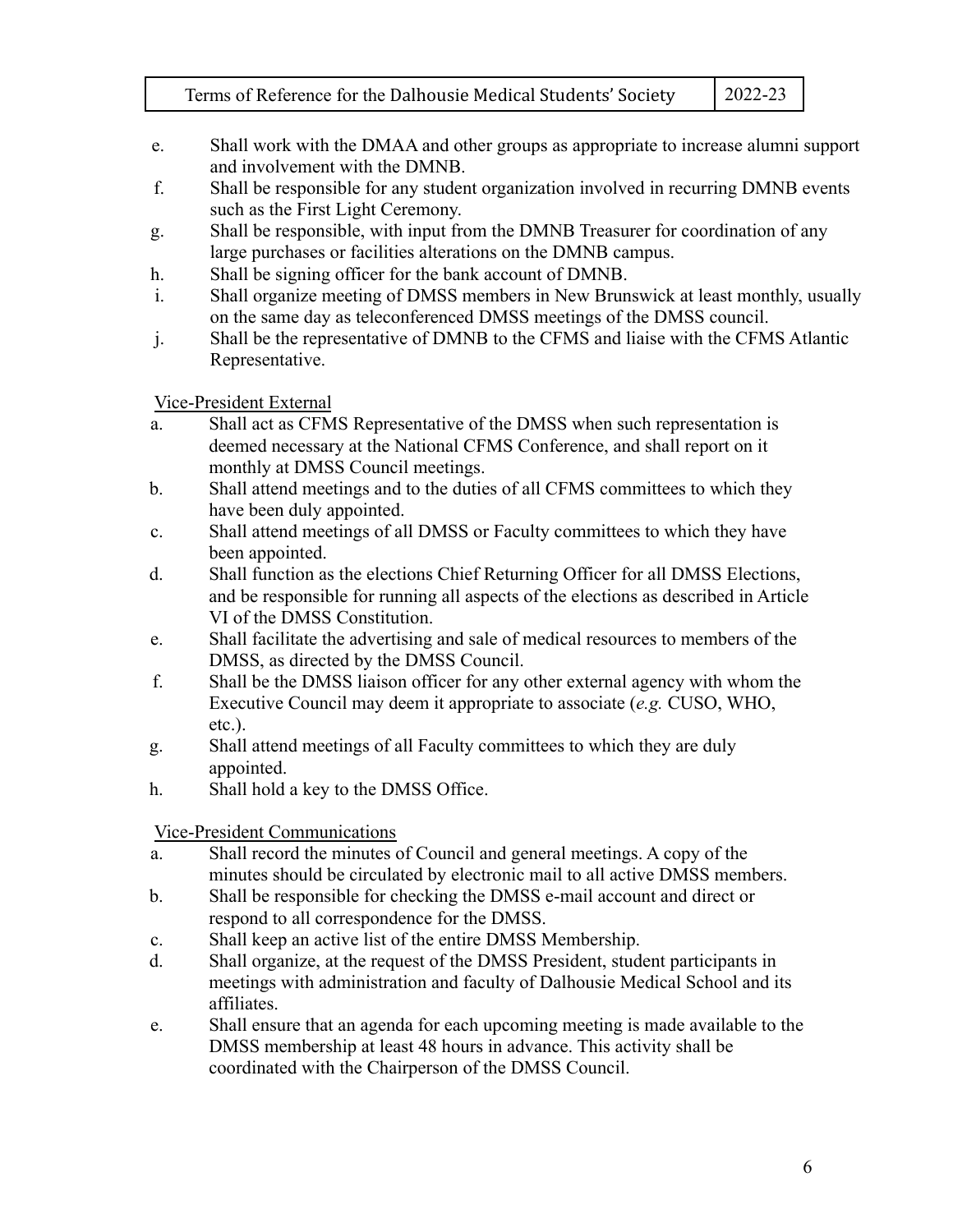|                | Terms of Reference for the Dalhousie Medical Students' Society                                      | 2022-23 |  |  |
|----------------|-----------------------------------------------------------------------------------------------------|---------|--|--|
|                |                                                                                                     |         |  |  |
| f.             | Shall keep available at all times a revised and up-to-date copy of the                              |         |  |  |
|                | Constitution and Terms of Reference documents of the DMSS.                                          |         |  |  |
| g.             | Shall be responsible for business pertaining to lab coats and name tags.                            |         |  |  |
| h.             | Shall be the DMSS Representative responsible for Medical Student Lounge                             |         |  |  |
|                | Bookings.                                                                                           |         |  |  |
| $\mathbf{i}$ . | Shall hold a key to the DMSS office, as well as keep a record of all key holders                    |         |  |  |
|                | to the DMSS office, lounge, and storage room and ensure keys are appropriately                      |         |  |  |
|                | transferred to new council officers.                                                                |         |  |  |
| j.<br>k.       | Shall oversee transition manuals.                                                                   |         |  |  |
|                | Shall be responsible for updating and managing the DMSS website, along with<br>the DMSS IT Officer. |         |  |  |
| 1.             | Shall oversee the DMSS Events Calendar and related virtual conference                               |         |  |  |
|                | applications.                                                                                       |         |  |  |
| m.             | Shall notify DSU of newly elected DSU Rep by May 1st                                                |         |  |  |
| $n_{\rm{}}$    | Shall be responsible for contacting repeat and new sponsors annually                                |         |  |  |
| 0.             | Shall update and draft sponsorship contracts regularly                                              |         |  |  |
| p.             | Shall organize all the presentations from the sponsors                                              |         |  |  |
|                | Scheduling, student attendance, confirm orders (food or otherwise),<br>$\mathbf{i}$ .               |         |  |  |
|                | room booking                                                                                        |         |  |  |
| q.             | Shall meet regularly with VP Internal and provide updates for DMSS council                          |         |  |  |
| r.             | Shall keep attendance at the monthly DMSS meetings and notify the DMSS                              |         |  |  |
|                | President if a DMSS Council member misses 2 meetings without notice.                                |         |  |  |
| S.             | Shall maintain document containing contact information and previous contracts                       |         |  |  |
| t.             | Shall support event coordinators as follows                                                         |         |  |  |
|                | Orientation week:<br>i.                                                                             |         |  |  |
|                | 1. Ensure communication with VP Internal and Orientation Week                                       |         |  |  |
|                | committee with regards to sponsorship packages and offers                                           |         |  |  |
|                | during Orientation Week                                                                             |         |  |  |
| ii. Euphoria   |                                                                                                     |         |  |  |

- 1. Contact previous donors for Euphoria sponsorship and provide appropriate information set by VP Internal.
- 2. Work with VP Internal, VP Finance, and DMAA to ensure that funds are given to the charities

Vice-President Finance

- a. Shall oversee the finances of the DMSS.
- b. Outgoing and incoming VP Finances shall cooperate on preparing the year end accounting.
- c. Shall take charge of all money and keep a detailed account of all receipts and all disbursements in books belonging to the DMSS and on an appropriate computer financial program.
- d. Shall be able to produce a statement on request of Council or General Meeting, showing the assets, liabilities and financial condition of the DMSS.
- e. Shall see that all expenditures have been duly authorized per Article X and are substantiated by proper itemized vouchers.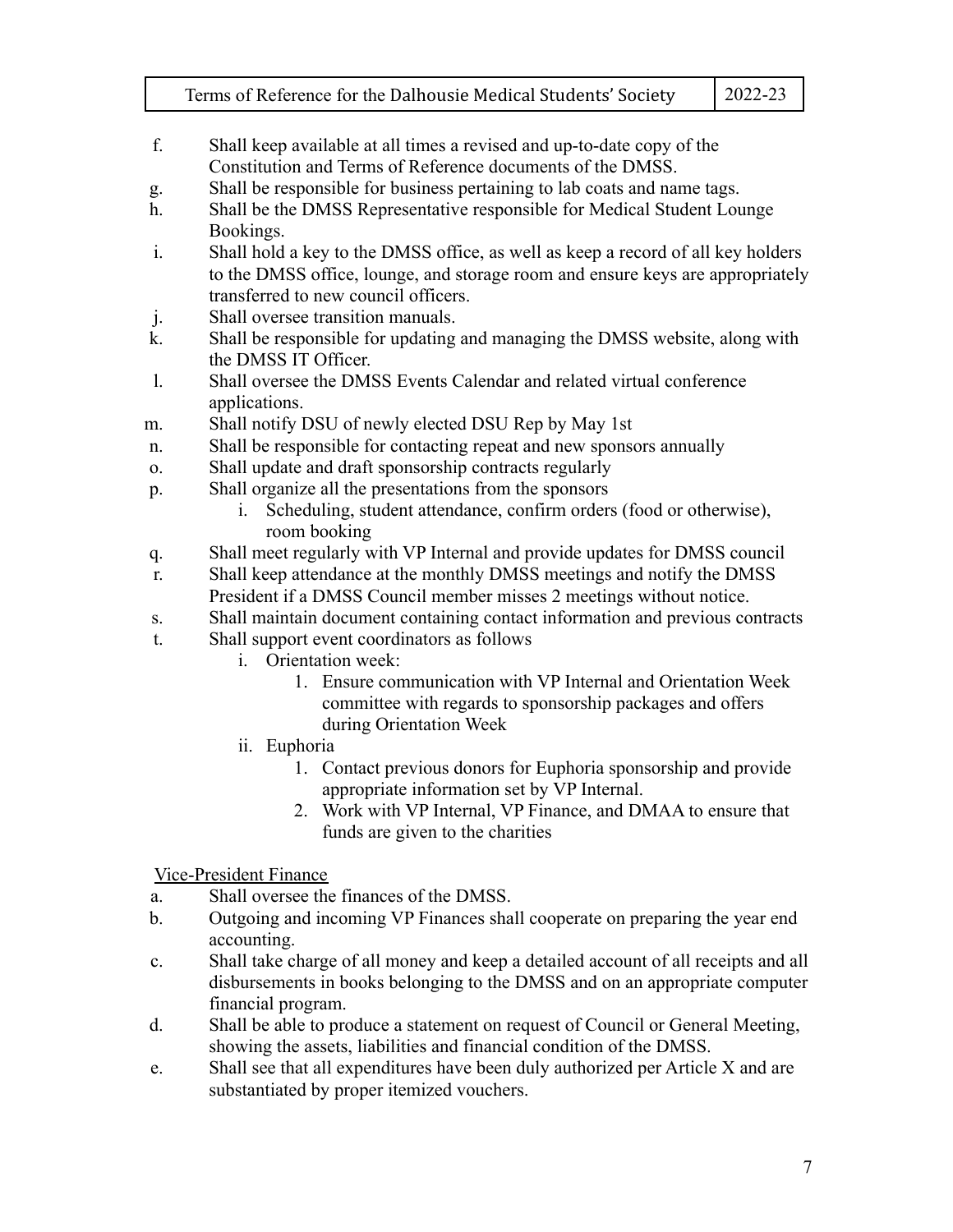- f. Shall ensure that all money that comes into their hands for the account of DMSS is deposited in the name of the DMSS.
- g. Shall attend to the payment of all accounts less than sixty (60) days after authorization.
- h. Shall distribute reimbursements to students less than one (1) month after cheques are signed.
- i. Shall submit their books for audit during their term of office to the DSU Vice President Finance and Operations. The auditor's statement shall be made available to any medical students on request.
- j. Shall prepare a detailed account of the yearly expense and income and be responsible for distributing this report to the active members of the DMSS.
- k. With the input of the DMSS Executive and Budget Committee (see DMSS Terms of Reference: Standing Committees), shall prepare and submit a proposed budget for the current DMSS year to be approved by DMSS Council by September  $30<sup>th</sup>$  annually.
- l. Shall be responsible for the rental and distribution of lockers to all students on behalf of the DMSS by September 15 of each year.
- m. Shall chair the DMSS Budget Committee (see DMSS Terms of Reference: Standing Committees).
- n. Shall chair the DMSS Student Interest Group Committee (see DMSS Terms of Reference: Standing Committees).
- o. Shall hold a key to the DMSS office, as well as the key for the DMSS mailbox and shall collect the DMSS mail in a timely fashion, addressing bills and distributing the remaining mail amongst the various members of DMSS Council.
- p. Together with VP Internal and VP Communications, shall determine DMSS fundraising goals for the DMSS Council with the aim of establishing strategic sponsorship agreements with third-party organizations.
- q. Shall be a signing officer for the bank account of the DMSS.

Vice-President Equity, Diversity and Inclusion

- a. Shall represent the interests of Dalhousie medical students as they pertain to issues of diversity and inclusiveness.
- b. Shall advocate for and represent Dalhousie medical students from underrepresented populations.
- c. Shall co-chair the Student Diversity and Inclusion Committee.
- d. Shall communicate initiatives and proposals adopted by the Student Diversity and Inclusion Committee to the VP Med. Ed., Global Health Liaison Sr., VP Internal, and other DMSS executive members as appropriate.
- e. Shall aid in the design and implementation of SDIC events that are respectful and inclusive for a wide range of students.
- f. Shall reconvene the Student Diversity and Inclusion Committee by scheduling and organizing an Annual General Meeting in accordance with the Charter of the Dalhousie Medical Student Diversity and Inclusion Committee at a date between September 1st and October 15th of each year.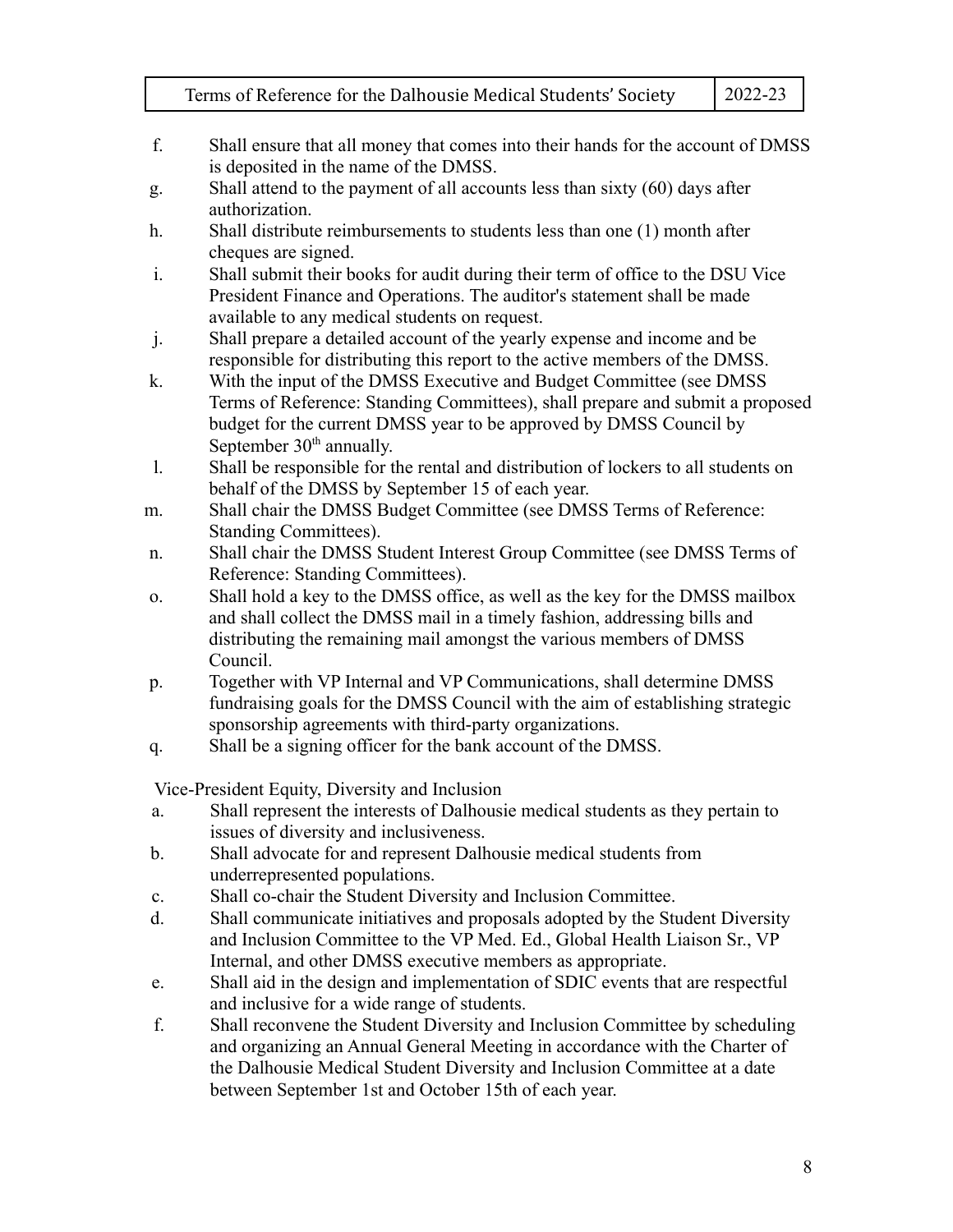- g. Shall hold a revised and up-to-date copy of the Charter of the Dalhousie Medical Student Diversity and Inclusion Committee.
- h. Shall uphold and promote the Charter of the Dalhousie Medical Student Diversity and Inclusion Committee.
- i. Shall distribute the Charter of the Dalhousie Medical Student Diversity and Inclusion Committee to the incoming Student Diversity and Inclusion Liaison VP Equity, Diversity, and Inclusion.
- j. Shall be (collaboratively with Student Diversity & Inclusion Committee Co-Chair & Med 1 representative) the point of contact regarding any issues related to maintenance, use, or functioning of the wellness room.
- k. Shall represent the Student Diversity and Inclusion Committee & DMSS on the Social Accountability Committee (SAC).
	- l. Shall represent the DMSS on the Canadian Federation of Medical Students (CFMS) EDI Committee and shall participate in monthly conference calls of this group.

# **Council members of the society (voting members)**

# The aforementioned DMSS Executive members (9)

Dalhousie Student Union (DSU) Representative

- a. Shall represent the DMSS on Dalhousie Student Union.
- b. Shall attend bi-weekly DSU Council meetings.
- c. Shall attend the DSU Senate Caucus meetings
- d. Shall report to the DMSS on all matters concerning the DSU.
- e. Shall disperse relevant information including events, bursaries and health plan information to DMSS members through the DMSS newsletter in collaboration with the DMSS VP Communications on a regular basis.
- f. Shall seek input from DMSS members to inform their actions on DSU Councillor voting decisions that impact members.
- g. Shall meet with DSU executive members on an as-needed basis to relay concerns of members of the DMSS to the DSU.
- h. Shall appoint an alternate to attend DSU meetings if he or she cannot attend.
- i. Shall act as the Dalhousie University Senate Student Representative for Faculty of Medicine
- j. Shall report to the DMSS on all matters concerning the Senate Committee.
- k. Shall seek input from DMSS members to inform their actions on the Senate **Committee**
- l. Shall communicate with DMSS members about Senate Committee decisions and actions as needed.

DMNB Treasurer

- a. Shall be elected by the students of DMNB.
- b. Shall hold one (1) vote at DMSS Council Meetings.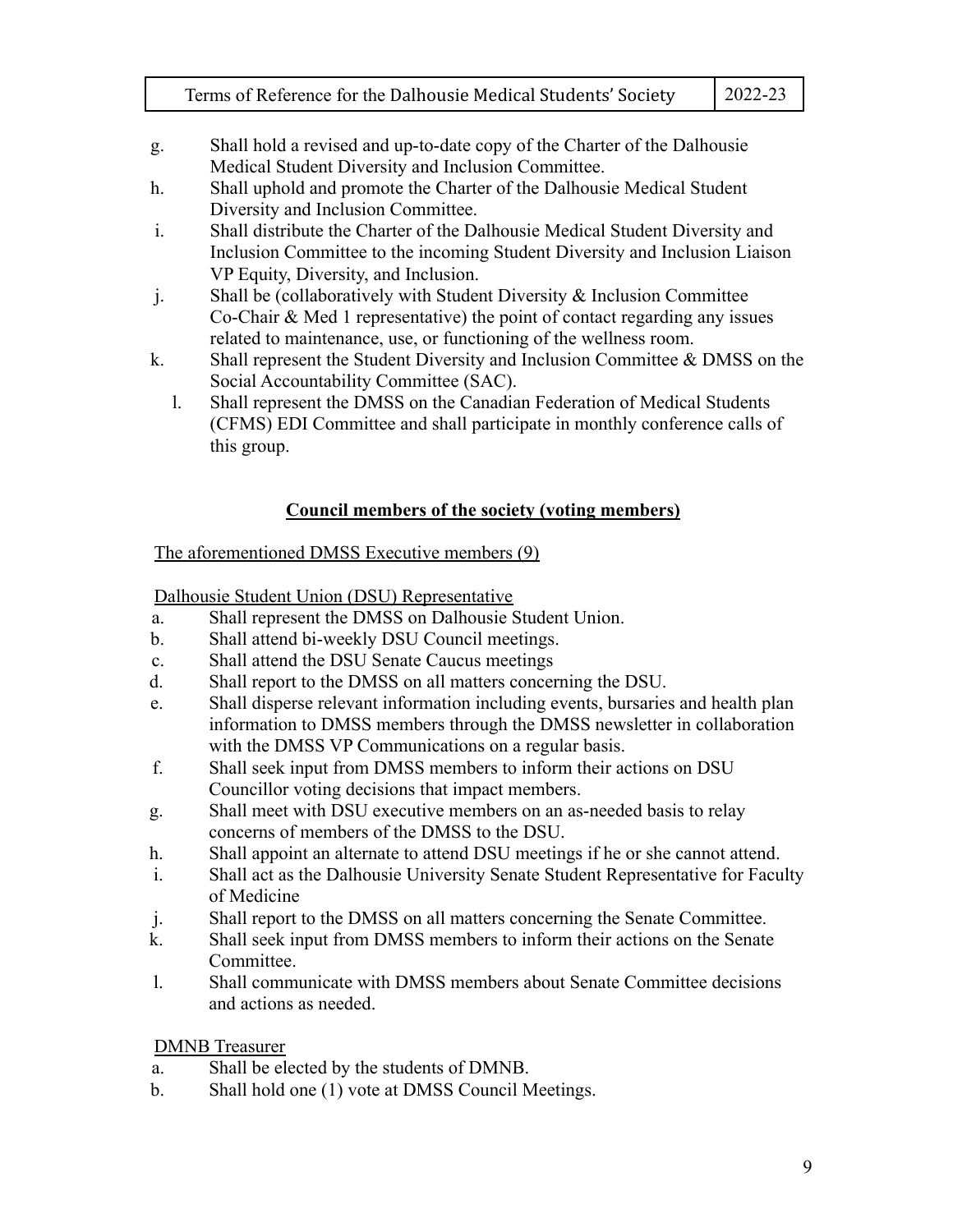- c. Shall manage the bank account of DMNB. This account will hold the monies dispersed from DMNB Administration for special projects budgets, or other campus-specific expenditures to allow for local control of this spending.
- d. Outgoing and incoming DMNB Treasurers shall cooperate on preparing the year end accounting.
- e. Shall take charge of all money and keep a detailed account of all receipts and all disbursements in books belonging to the DMSS and on an appropriate computer financial program.
- f. Shall be able to produce a statement on request of Council or General Meeting, showing the assets, liabilities and financial condition of the DMSS NB.
- g. Shall ensure that all money that comes into their hands for the account of DMSS-NB is deposited in the name of the DMSS-NB.
- h. Shall attend to the payment of all accounts promptly after authorization.
- i. Shall prepare a detailed account of the yearly expense and income and be responsible for distributing this report to the active members of the DMSS.
- j. With the input of other DMSS-NB members, shall prepare and submit a proposed budget for the current DMSS year to be approved by the DMSS-NB Council before the end of October of that year. This budget presentation shall include the proposed budget for the upcoming year with expenditure breakdown, comparison with 2 previous years, and contributions from each campus.
- k. The annual budget presentation shall be developed in consultation with the Budget **Committee**
- l. Shall be a signing officer for the bank account of the DMSS NB.

DMNS Sports & Wellness Representative

- a. Shall share one (1) vote, together with the DMNB Sports and Wellness Rep, at DMSS Council Meetings.
- b. Shall plan and coordinate the athletic program for members of the DMSS, including the purchase of intramural apparel.
- c. Shall represent DMSS in Dalhousie Intramural Sports meetings, should a meeting with need for DMSS representation arise.
- d. Shall be responsible for the equipment necessary for the maintenance of the athletic program, including any DMSS-owned sports equipment.
- e. Shall submit a budget to the DMSS VP Finance for the year of their term for its incorporation in the proposed budget before the proposed budget is approved.
- f. Shall represent the DMSS on the Canadian Federation of Medical Students (CFMS) Wellness Committee and shall participate in monthly conference calls of this group.
- g. Shall be responsible for organizing the selection of the DMNS Outstanding Intramural Athlete of the Year Award (two students). This award shall be presented by the Sports Representative at the Annual DMSS Med Ball and Banquet.
- h. Shall coordinate the organization and participation in national sports events such as Med Games in Quebec each year.
- i. Shall be subsidized, at least in part, to attend Med Games in Quebec each year.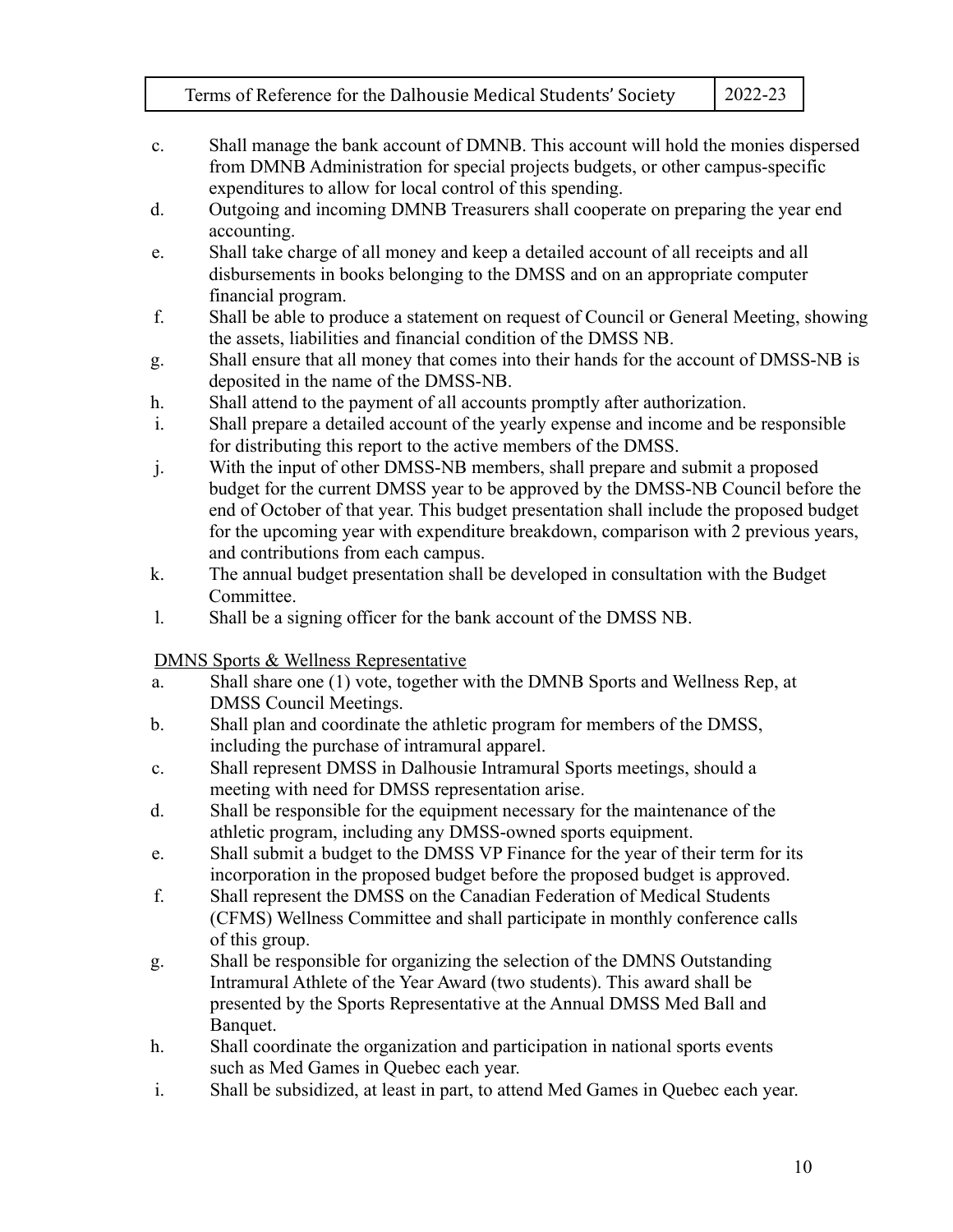- j. Shall coordinate activities pertaining to student wellness on behalf of the DMSS. These activities shall include, but are not limited to, the Dalhousie Medicine Class of '83 Wellness Week.
- k. Shall, in collaboration with the DMNB Sports and Wellness Representative, be responsible for the discretionary spending of the Class of '83 Wellness Week fund.
- l. Shall attend and participate in monthly Wellness Meetings with Student Affairs and SAWLs.
- m. Shall participate in the Canadian Federation of Medical Students Longitudinal Wellness Initiative (CFMS-LWI) as the representative for Dalhousie University.

DMNB Sports and Wellness Representative

- a. Shall be elected by the students of DMNB.
- b. Shall share one (1) vote, together with the DMNS Sports and Wellness Rep, at DMSS Council Meetings.
- c. Shall ensure the organization of intramural sports activities for DMNB students.
- d. Shall represent DMNB in UNBSJ Intramural Sports meetings.
- e. Shall be responsible for the equipment necessary for the maintenance of the intramural program.
- f. Shall establish, in collaboration with the DMNB Treasurer, a DMSS-NB Sports and Wellness budget and be responsible for discretionary spending of these allocated funds.
- g. Shall represent the DMSS on the Canadian Federation of Medical Students (CFMS) Wellness Committee and shall participate in monthly conference calls of this group
- h. Shall be responsible for the organization of the annual physician-student (MD vs MD-To-Be) charity hockey game.
- i. Shall coordinate, with the appropriate DMSS members at DMNS, the organization and participation in national sports events such as Med Games in Quebec each year.
- j. Shall be subsidized, at least in part, to attend Med Games in Quebec each year.
- k. Shall coordinate activities pertaining to student wellness on behalf of the DMSS. These activities shall include, but are not limited to, the annual Class of '83 DMSS Wellness Week.
- l. Shall, in collaboration with the DMNS Sports and Wellness Representative, be responsible for the discretionary spending of the Class of '83 Wellness Week fund.
- m. Shall support and oversee SAWLs at DMNB on wellness-related activities.
- n. Shall select two recipients of the DMNB Outstanding Intramural Participation Award.
- o. Shall participate in the Canadian Federation of Medical Students Longitudinal Wellness Initiative (CFMS-LWI) as the representative for Dalhousie University.
- p. Shall attend and participate in monthly Wellness Meetings with Student Affairs and SAWLs.
- q. Shall support and oversee sports and wellness-related Interest Groups at DMNB.

# Class Presidents

- a. Shall keep their respective classes informed of DMSS activities.
- b. Shall keep the DMSS informed of respective class activities and concerns.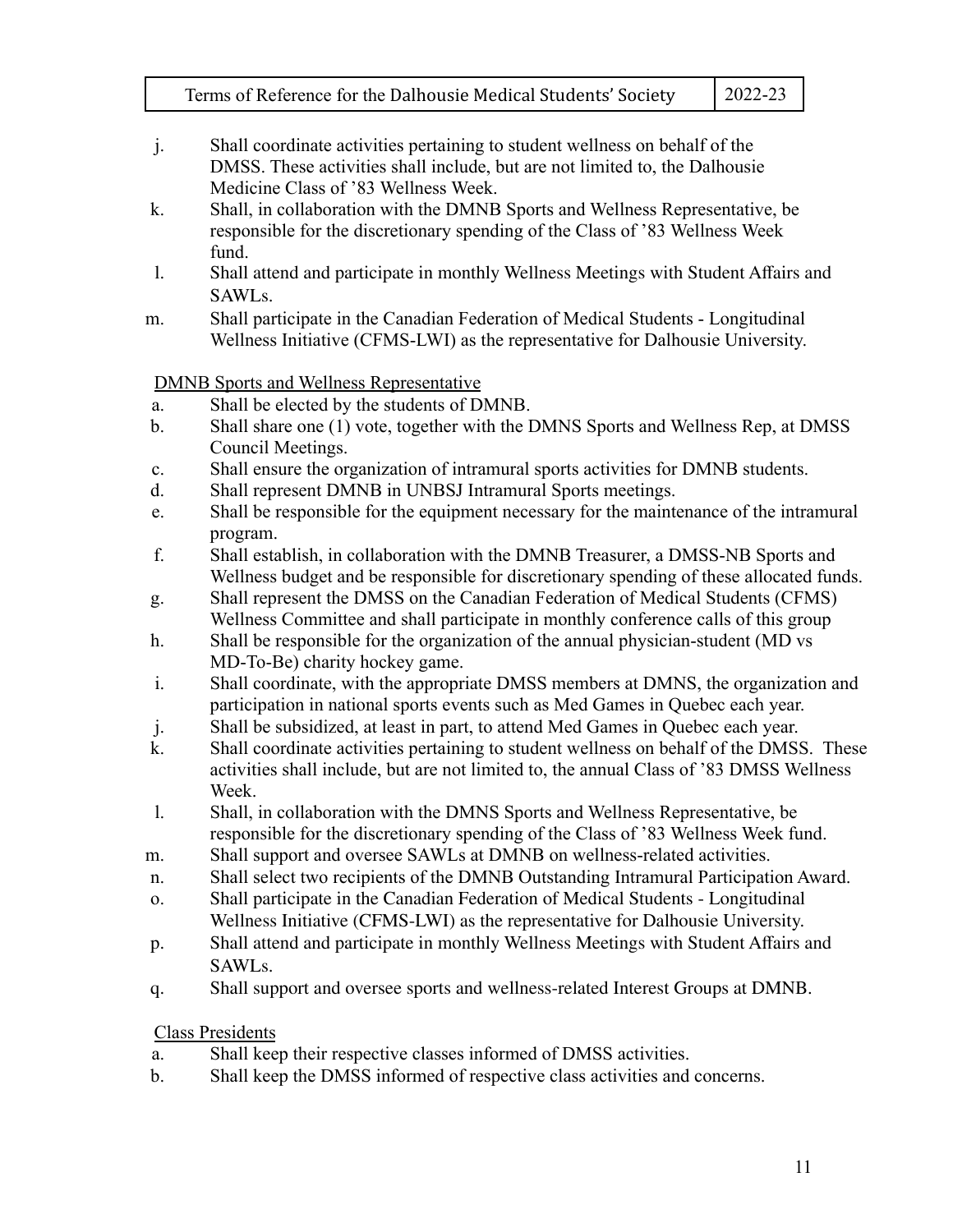- 
- c. The Med1 and Med2 President and the Med3 and Med4 co-Presidents may serve as student representatives on the Progress Committee.
- d. Shall fulfill all other duties as outlined in SECTION 3: Duties of the Class Council.

### DMNS Member-at-Large

- a. Shall be a member of the Med1 class and shall attend all DMSS meetings.
- b. Shall share one (1) vote, together with DMNB Member-at-Large, at DMSS Council Meetings.
- c. Shall be an additional voice of the Med1 class on the DMSS.
- d. Shall oversee annual sale of DMSS clothing.

# DMNB Member-at-Large

- a. Shall be elected by the students of DMNB during fall elections.
- b. Shall be a member of the Med1 class and shall attend all DMSS meetings.
- c. Shall share one (1) vote, together with DMNS Member-at-Large, at DMSS Council Meetings.
- d. Shall be the voice of the Med1 class, responsible for informing students in the Med1 class at DMNB of DMSS activities.
- e. Shall be responsible for collaborating with the VP DMNB and DMNB Treasurer and administration to coordinate transportation to Med Ball, Euphoria, and other events in DMNS.
- f. Shall be responsible for the student lounge at DMNB, including its upkeep and improvements.

New Brunswick External Liaison

- a. Shall be elected by the students of DMNB.
- b. Shall hold one (1) vote at DMSS Council Meetings.
- c. Shall be the student representative to NBMS and SJMS, filling roles of the NB Medical Society representative.
- d. Shall liaise with the students' society at Université de Sherbrooke, Moncton Campus.
- e. Shall liaise with and attend meetings of the University of New Brunswick Saint John Students' Representative Council.
- f. Shall liaise with the student societies of other health professions on the Tucker Park campus to organize or promote interprofessional social events, such as Code Blue.
- g. Shall be the DMSS-NB liaison officer for any other external agency with whom the DMSS-NB council may deem it appropriate to associate.
- h. Shall attend meetings of all Faculty committees to which they are duly appointed.
- i. Shall work with the CFMS Political Advocacy Committee Representative on all lobbying and advocacy efforts in New Brunswick and nationally.
- j. Shall be an ex-oficio member of the Social Committee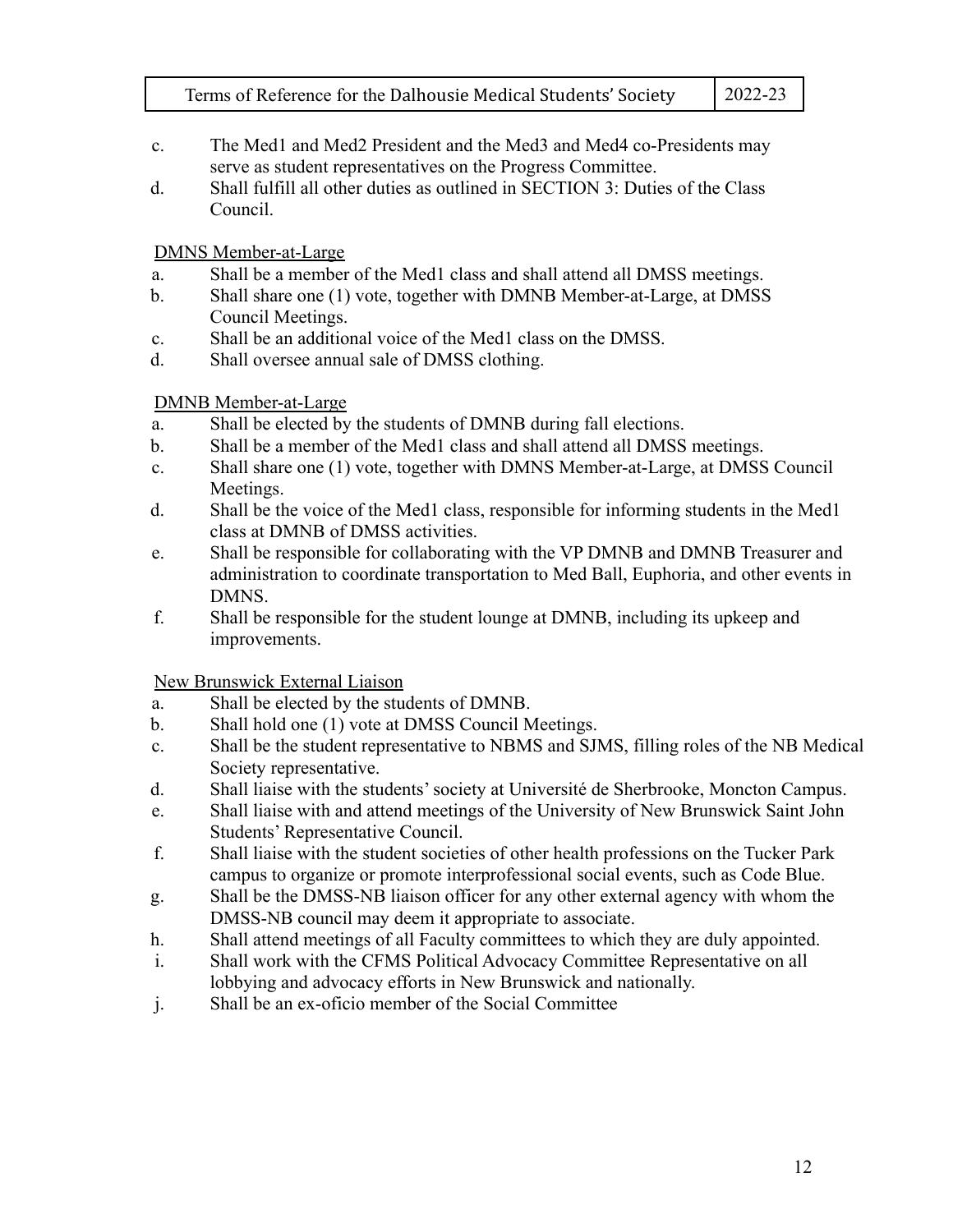DMNB Technology & Communications Representative

- a. Shall be elected by the students of DMNB.
- b. Shall hold one (1) vote at DMSS Council Meetings.
- c. Shall keep available at all times a revised and up-to-date copy of the constitution of the DMSS.
- d. Shall be the main contact point for all communications of the DMSS members in New Brunswick.
- e. Shall be responsible for updating and managing the New Brunswick aspects of the DMSS website, working with the DMSS IT Officer.
- f. Shall oversee the DMSS-NB Events Calendar both online and in the lounge.
- g. Shall manage and oversee the use of lounge technology, including A/V equipment and speakers.
- h. Shall manage DMSS-NB social media accounts, where appropriate.
- i. Shall be responsible for taking DMSS-NB meeting minutes and communicating those with the members of DMSS-NB.
- j. Shall book teleconference equipment necessary for DMSS activities, where appropriate.

DMNS Humanities Representative

- a. Shall share a vote, together with DMNB Humanities Representative, at DMSS Council Meetings.
- b. Shall act as a liaison between the Director of the Humanities Program and the DMSS.
- c. Shall advocate for and represent the Humanities Program to the DMSS members and Executive.
- d. Shall co-Chair Humanities Days with DMNB Humanities Rep and the Humanities Director.
- e. Shall maintain student awareness of the benefits of the Humanities program.
- f. Shall publicize, within the student body, Humanities events and the curriculum.

DMNB Humanities Representative

- a. Shall share a vote, together with DMNS Humanities Representative, at DMSS Council Meetings.
- b. Shall act as a liaison between the Director of the Humanities Program, the students at DMNB and the DMSS.
- c. Shall advocate for and represent the Humanities Program to the DMSS members and **Executive**
- d. Shall establish, in collaboration with the DMNB Treasurer, an official DMSS-NB Humanities budget and be responsible for the discretionary spending of these funds.
- e. Shall co-chair Humanities Days with DMNS Humanities Rep and the Humanities Director.
- f. Shall maintain student awareness of the benefits of the Humanities program.
- g. Shall host, along with the Director, the Orientation Week activities of the Humanities.
- h. Shall publicize, within the student body, Humanities events and the curriculum.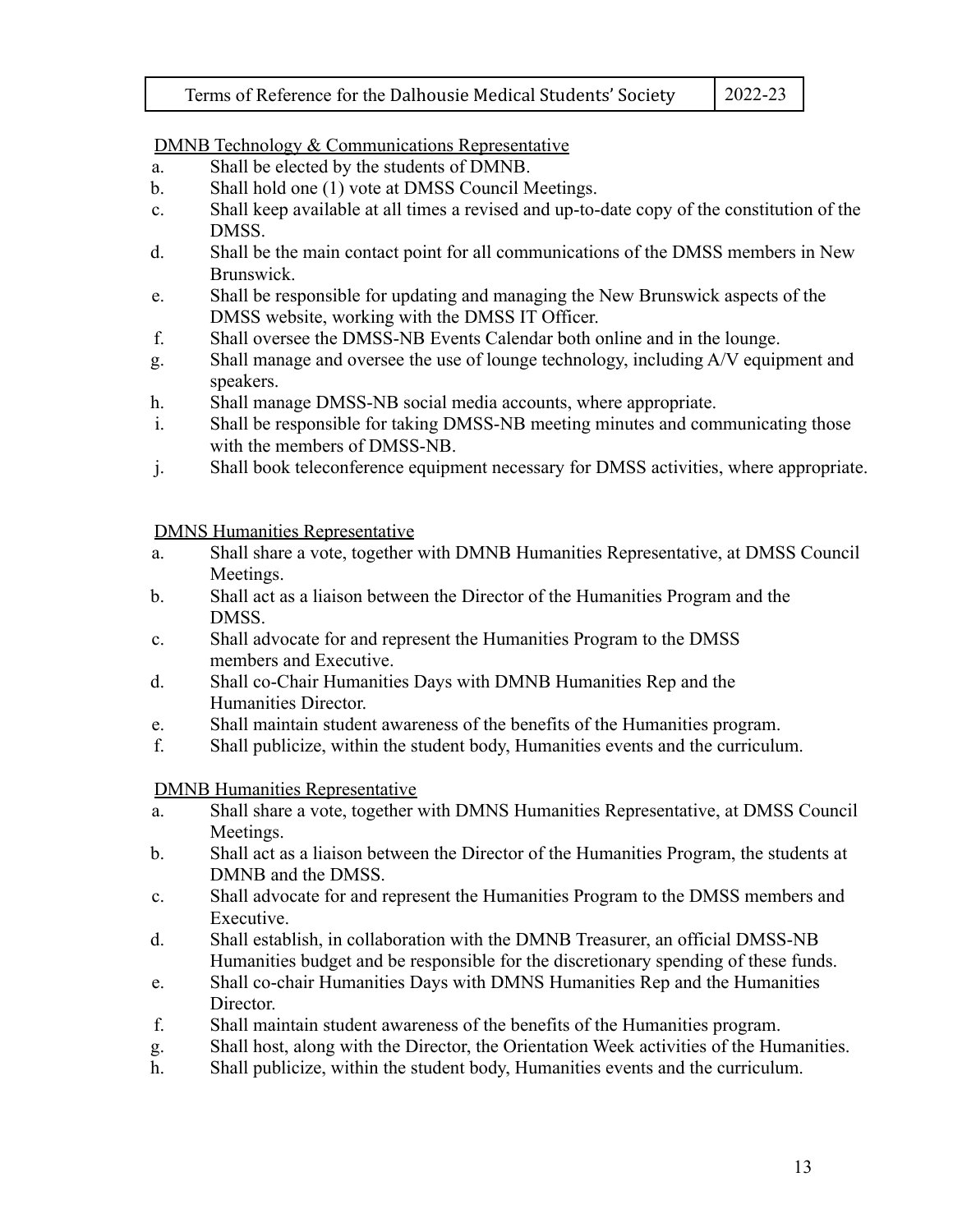|  | Terms of Reference for the Dalhousie Medical Students' Society | $\mid$ 2022-23 |
|--|----------------------------------------------------------------|----------------|
|--|----------------------------------------------------------------|----------------|

Global Health Liaison Senior (GHL Sr.)

- a. Shall represent the global health interest of Dalhousie Medical students locally and within the CFMS-Global Health Program (GHP).
	- i. See CFMS Terms of Reference: Global Health.
- b. Shall be responsible for raising awareness of global health issues locally, nationally and internationally.
- c. Shall be responsible for providing students with information about opportunities in global health, locally, nationally and internationally.
- d. Shall Chair the Dalhousie Global Health Initiative (GHI).
- e. Shall be elected at each campus (1 NS; 1 NB)
- f. Shall be responsible for organizing activities to support awareness weeks and student global health initiatives.
- g. GHL Jr. shall become GHL Sr. after serving one academic year as GHL Jr..
- h. GHL Sr. shall attend the CFMS-GHP Fall Annual General Meeting (AGM) under the same financial situation as other DMSS Representatives who attend the CFMS conferences.

#### **Advisory members of the society (non-voting members)**

#### DMSS Chairperson

- a. Shall organize and chair DMSS Meetings, both monthly and General Meetings, in accordance with Robert's Rules of Order.
	- i. Shall invite the Executive, Council, and non-voting advisory DMSS members to meetings at least 2 weeks in advance of the meeting.
	- ii. Shall book videoconferencing rooms (DMNS and DMNB) and add meeting dates to the DMSS Calendar by contacting the DMSS VP Communications.
	- iii. Shall remind the DMSS Executive and DMSS Council to RSVP, send in officer reports and add items to the meeting agenda at least one (1) week in advance.
	- iv. Shall note the completion of officer reports and notify the President of consecutively missed reports.
	- v. Shall invite the student body with a minimum of one (1) week of notice before meeting.
	- vi. Shall remind all students that additions to the agenda can be made up until three (3) days before a meeting.
	- vii. Shall finalize and have meeting agendas approved by the DMSS President two (2) days in advance of a meeting.
	- viii. Shall distribute meeting agendas to the student body at least forty-eight (48) hours before meeting.
	- ix. Shall coordinate with the DMSS VP DMNB to organize for food for both campuses.
- b. Shall cast a vote in the event of a tie within council.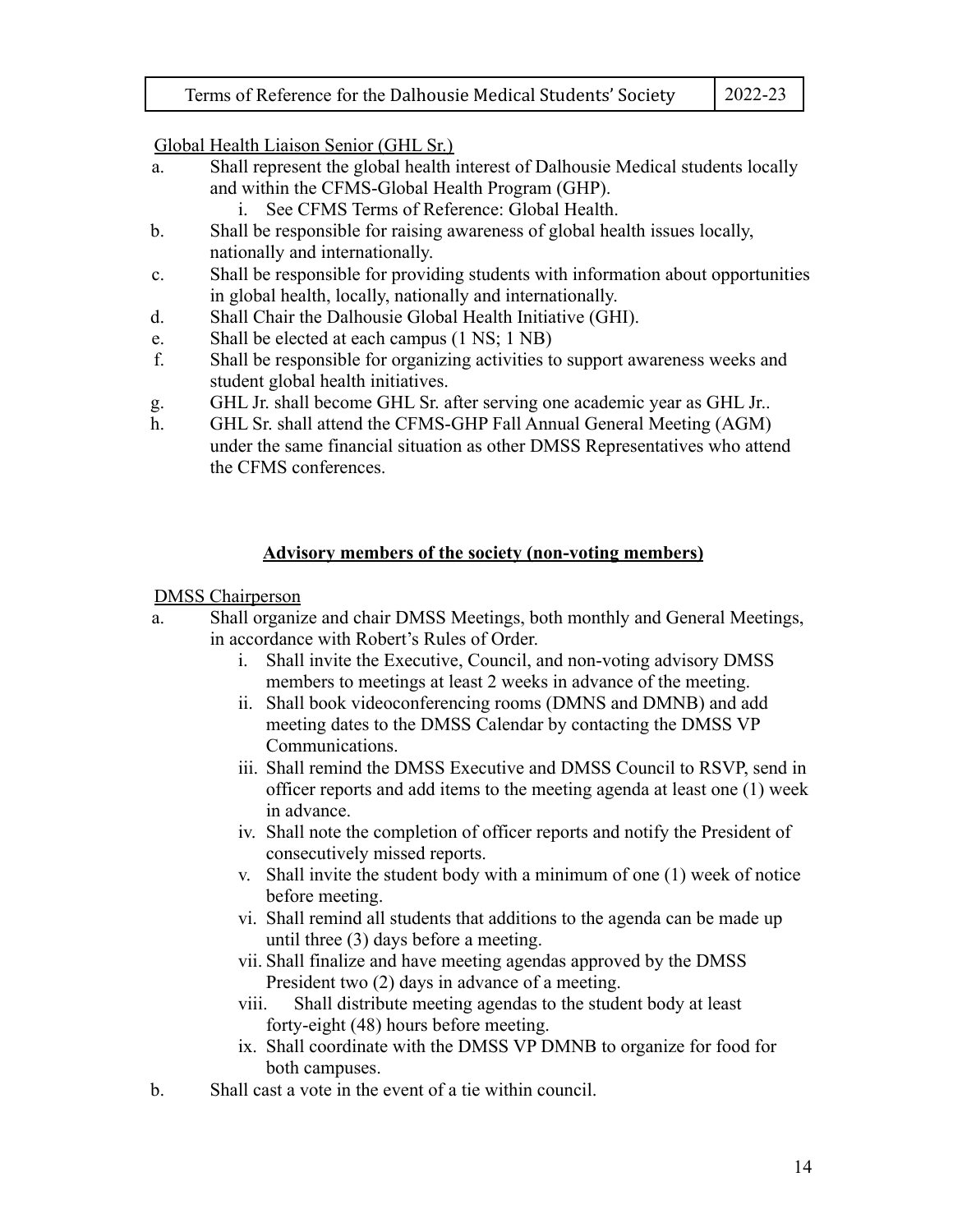c. Shall receive and redact identifying information from the applications for the Student Innovation and Research Award.

# DMSS Information Technology (IT) Officer

- a. Shall be appointed during the general elections by the outgoing DMSS Executive Council.
- b. Shall be responsible for maintenance and management of the DMSS website in coordination with the DMNB Communications and Technology Rep.
- c. Shall represent the DMSS on appropriate committees dealing with IT as deemed appropriate by the DMSS President.
- d. Shall be an advisory member of the DMSS Council.

# Research in Medicine Representatives (1 NS and NB)

- a. In their Med 2 year, shall be an advisory member of the DMSS.
- b. Shall attend Research in Medicine meetings.
- c. Shall be the direct student affiliate with the Dalhousie Medical Research Foundation (DMRF) and the Research in Medicine Office.
- d. Shall report directly to the DMSS VP Medical Education, and shall be responsible for other activities as the DMSS VP Medical Education deems appropriate.
- e. Shall fulfill all other duties as outlined in SECTION 3: Duties of the Class Council.

# DMSS Lounge Manager

- a. Shall be an advisory member of the DMSS Council.
- b. Shall be a member of the Social Committee
- c. Shall fulfill their duties until one month following the appointment of their successor in the subsequent year.
- d. Shall be a student finishing their first year of medical school at the time of their appointment.
- e. Shall be directly responsible for the management of lounge services of the medical students, and as such, shall report directly to the DMSS VP Internal.
- f. Shall directly supervise the activities of the Class Lounge Representatives and ensure they fulfill their responsibilities.
- g. Shall, in conjunction with the Class Lounge Representatives, obtain liquor license for all applicable social functions.
	- i. Note: Liquor license requests will not be accepted unless submitted 2-3 weeks in advance.
- h. Shall be responsible for recruiting two (2) Lounge assistants in their Med1 year by application, following the conclusion of the Fall elections and appointments.
- i. Shall take the responsible serving course offered by Dalhousie Bar Services and abide by its rules. This course will be paid for by the DMSS.
- j. Shall hold a key to the DMSS storage room and barbecue storage room.
- k. Shall work with Interest Groups to store their items in the DMSS storage room meanwhile ensuring access to those items.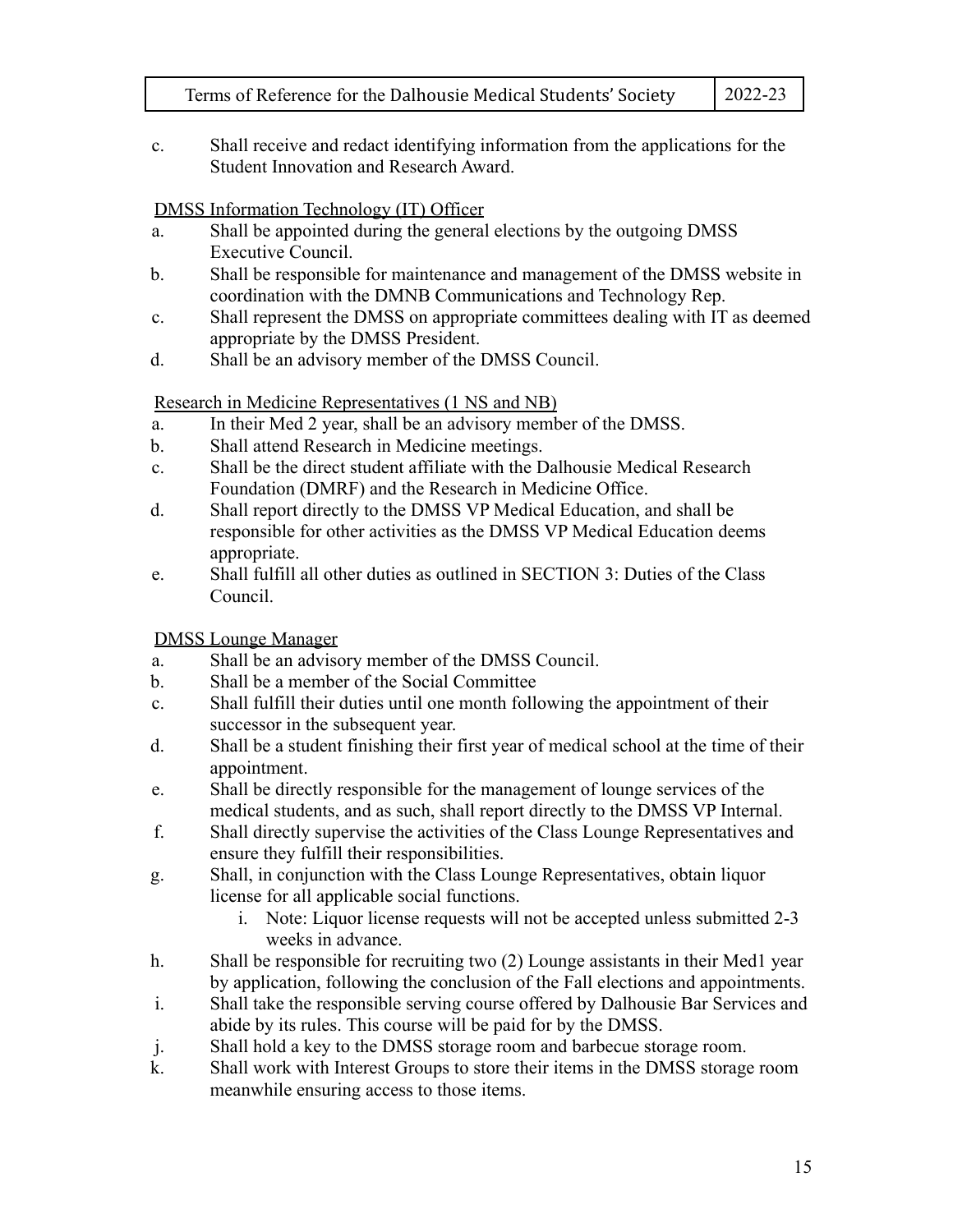- l. Shall be responsible for maintenance and upkeep of the DMSS barbecue, stored in the Tupper Basement level 2.
- m. Shall, during August, have the lounge floors waxed, and the fridges cleaned.
- n. Shall be directly responsible, in conjunction with the DMSS president, for budgeting and making lounge improvements including but not limited to:
	- i. Coffee machine
	- ii. Table tennis supplies
	- iii. Pool table supplies
	- iv. Board games
	- v. New furniture
- o. Shall be directly responsible for maintaining the cleanliness of the lounge, working with Building Services and Custodial Services.
- p. Shall be responsible for ensuring that the contents of the storage room are labelled and organized.

#### Global Health Liaison Junior (Jr.)

- a. Shall aid the GHL Sr. in fulfilling the following roles/responsibilities:
	- i. Shall represent the global health interest of Dalhousie Medical students locally and within the CFMS-Global Health Program (GHP).
	- ii. Shall be responsible for raising awareness of global health issues locally, nationally and internationally.
	- iii. Shall be responsible for providing students with information about opportunities in global health locally, nationally and internationally.
	- iv. Shall be elected from each campus;1 NS and 1 NB.
	- v. Shall facilitate the organization of awareness campaigns through the GHI (*e.g.* AIDS Awareness Week, Malaria Awareness Week, World TB Day, and Disaster Relief).
	- vi. Shall be responsible for organizing fundraising activities to support awareness weeks and student global health initiatives.
	- b. If GHL Sr. unable to attend the CFMS-GHP Fall Annual General Meeting, the GHL Jr. shall attend in their stead. They shall attend under the same financial situation as other DMSS representatives who attend the CFMS conferences.
	- c. If funding allows, GHL Jr. shall attend the CFMS-GHP Spring General Meeting under the same financial situation as other DMSS representatives who attend the CFMS conferences.
	- d. GHL Jr. will become GHL Sr. after serving one academic year as GHL Jr., pending a vote of confidence.

#### **Active members of the society (non-voting members, not required to attend Council meetings)**

Government Affairs and Advocacy Committee (GAAC) Senior/Junior (Sr./Jr.) **Representatives** 

- a. Shall be advisory members of the DMSS Council.
- b. Shall sit on the CFMS Government Affairs and Advocacy Committee (CFMS-GAAC).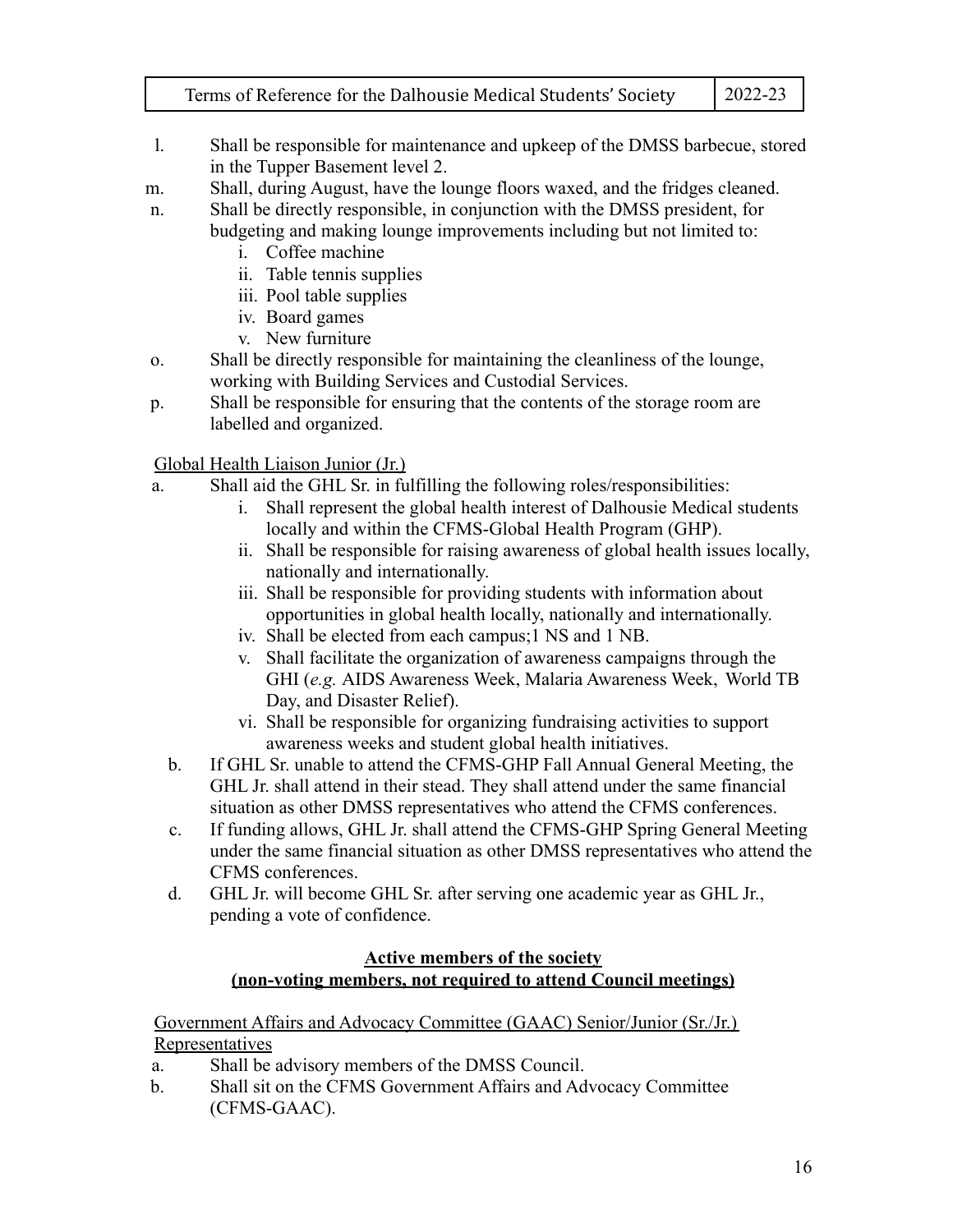- c. The GAAC Jr. Representative (1 NS and 1 NB) shall be appointed by the DMSS Executive by September  $30<sup>th</sup>$  annually.
- d. The GAAC Jr. Representatives shall become the GAAC Sr. Representatives when the DMSS Executive appoints the next GAAC Jr. Representative in the following academic year.
- e. The GAAC Sr. and GAAC Jr. Representatives shall co-Chair the DMSS Government Affairs and Advocacy Committee (see DMSS Terms of Reference: Standing Committees).
- f. The GAAC Sr. Representatives, along with representatives of their respective provincial medical societies, shall be responsible for the organization of Provincial Lobby Day in their respective province.
- g. The GAAC Sr. and GAAC Jr. Representatives, in collaboration with the DMSS VP External, will select two additional students from the entire DMSS membership who shall attend CFMS Federal Lobby Day.
- h. The GAAC Sr. and Jr. Representative position may be held simultaneously with one other position from the DMSS External Affairs Committee (see DMSS Terms of Reference: Standing Committees).
- i. CFMS National Lobby Day shall be attended by four students from Dalhousie. The DMSS VP External, under guidance of the DMSS Executive Council, shall select the students who shall attend. Consideration should be made toward the GAAC Sr. and GAAC Jr. from each campus. The student representatives of their respective provincial medical societies shall also be considered. Finally up to one student from the general membership of the DMSS may be considered if any of the offices above decline the invitation to attend. Students shall meet with an MP that represents a riding from either Nova Scotia, New Brunswick or Prince Edward Island

Student Representatives to Doctors Nova Scotia and Prince Edward Island (1 student per province)

- a. Shall be advisory members of the DMSS Council.
- b. Shall attend or obtain the minutes of all invited meetings of the medical societies of their respective province.
- c. Shall report on their activities with the medical society of their respective province to the DMSS.
- d. Shall be the primary liaison for students to their respective provincial governments on matters concerning medicine and medical education, and will coordinate their activities with the DMSS President and DMSS VP External.
- e. The Prince Edward Island Rep shall be an ex-officio member (or whichever position the college of that province deems fit) on the College of Family Physicians for that province.
- f. Shall help plan Provincial Lobby Days in their Respective Provinces if applicable.
- g. Doctors Nova Scotia Representative shall also serve as the student representative at meetings of the College of Physicians and Surgeons of Nova Scotia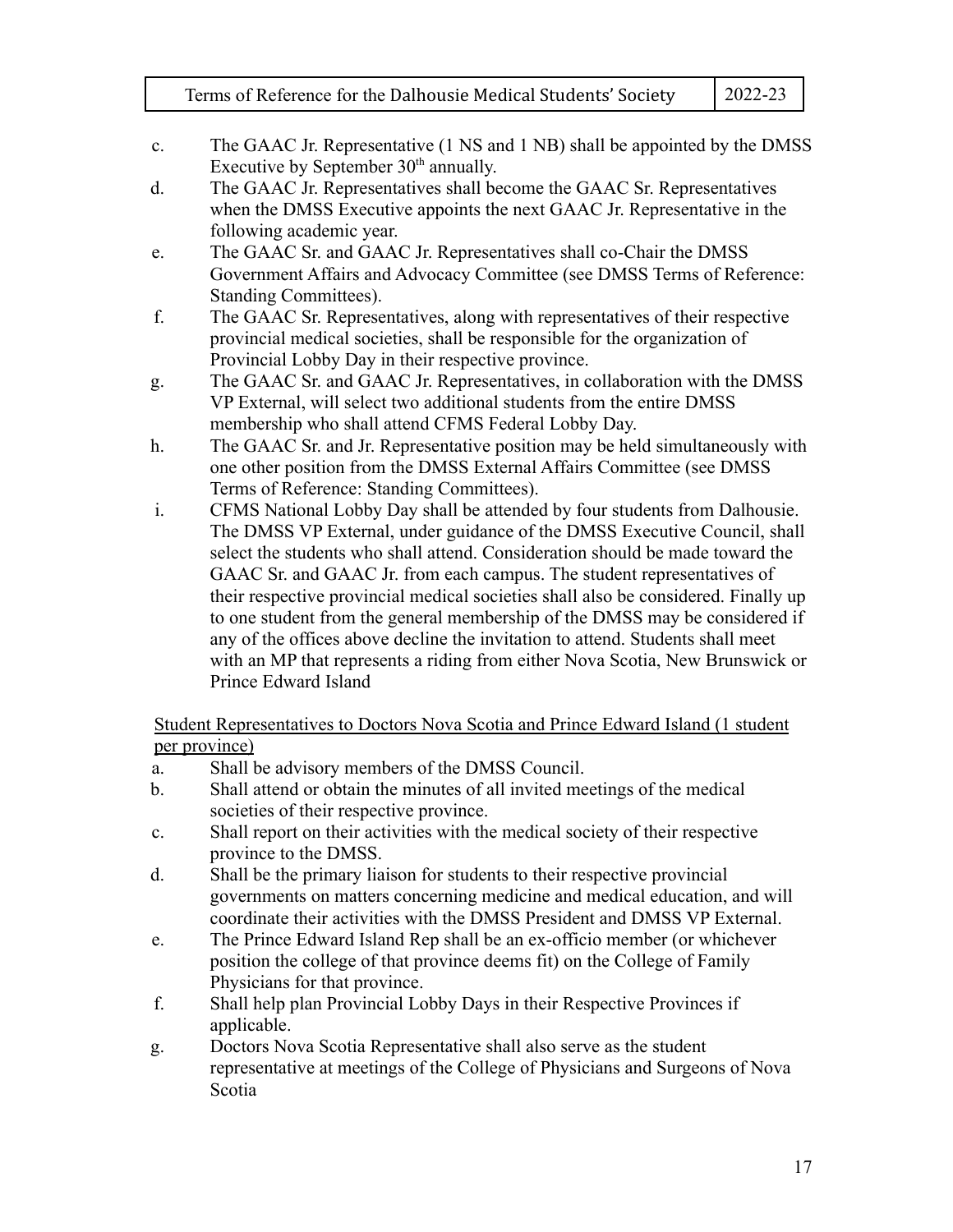h. Any honoraria received as a result of representing the DMSS on any committee will be donated to the DMSS.

Student Representative to College of Physicians and Surgeons of Nova Scotia

- a. Shall be an advisory member to the DMSS Council
- b. Shall attend or obtain the minutes of all invited meetings
- c. Shall be an ex-officio member of the College of Physicians and Surgeons of Nova Scotia

# Everest Day Coordinators

- a. Shall be advisory members of the DMSS.
- b. Shall be three (3) Med2 (2 NS and 1 NB) and three (3) Med1 (2 NS and 1 NB) students; Med1 students are appointed in the fall of their Med1 year and hold this position for two consecutive years (i.e., until the end of their second year).
- c. Shall be appointed by the DMSS Executive Council no later than September  $30<sup>th</sup>$  annually.
- d. Shall fulfill their duties until their successor is chosen by appointment the subsequent year.
- e. Shall be directly responsible for coordinating Everest Day, and as such, shall liaise with the DMSS Sports and Wellness Representative.
- f. Shall be responsible for the selection and supervision of the Chairs of the various Everest Day sub-committees.
- g. Shall work under the DMSS Sports and Wellness Representative's portfolio.

# Past Vice-President Medical Education

- a. Shall advise the DMSS VP Medical Education on request.
- b. Shall serve on the Med1/2 and Med3/4 Curriculum Committees, PFEC, CASP and UMECC when available.
- c. Shall attend, and vice-chair, the Medical Education Working Group when available (see DMSS Terms of Reference: Standing Committees).
- d. Shall attend the CFMS Academic Roundtable teleconference when available.

# Past Vice-President External Affairs

- a. Shall advise the DMSS VP External Affairs on request.
- b. Shall act as the Past-CFMS representative of the DMSS to the CFMS when such representation is deemed necessary, and shall report on it.
- c. Shall work with the CFMS Government Affairs and Advocacy Committee (GAAC) Representative on all lobbying and advocacy efforts.

# Library Representative

- a. Shall be appointed by the DMSS Executive by September  $30<sup>th</sup>$  annually.
- b. Shall be a Med2 student.
- c. Shall liaison between Library Staff and students to provide support for students.
- d. Shall work with Library Staff and Facilities Management to facilitate extended library hours for Class and MCCQE exams.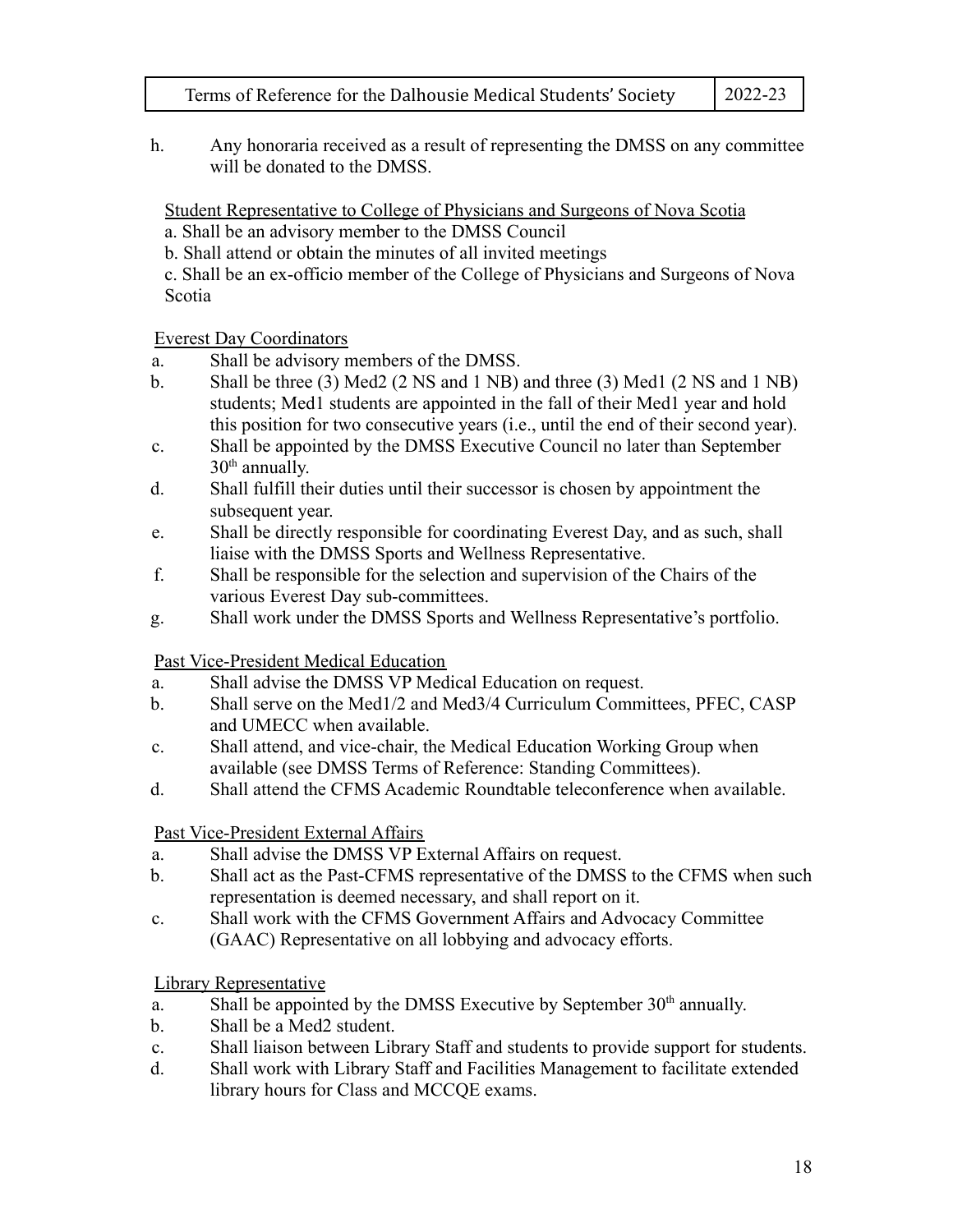e. Shall be a one year position.

# SECTION 3: DUTIES OF CLASS COUNCIL

# **Structure/Organization of Class Executive**

- a. President
- b. Vice-President; 1 NS and 1 NB<sup>1</sup>
- c. Class Curriculum Representatives; 1 NS and 1NB
- d. Treasurer/Secretary; 1 NS and  $1 \text{ NB}^1$

# **Structure/Organization of Class Council**

- a. Aforementioned class executive
- b. Class Elections Officer (1)
- c. Lounge Representative (1)
- d. Convocation Representatives (2)
- e. Unit Representatives (varies)
- f. Euphoria co-Chairs (2 NS and 1 NB)
- g. Service Learning Representatives (1 NS 1 NB)

# **Specific Duties of Class Executive**

#### Class President

#### a. General:

- i. Shall represent the class at any Dean's Luncheons and at all DMSS meetings.
- ii. Shall ensure class elections have been arranged before April  $30<sup>th</sup>$ annually, with the exception of the Med3 co-Presidents, who shall ensure class elections have been arranged by August  $15<sup>th</sup>$  annually.
- iii. Shall be student representatives on the Progress Committee.
- iv. Shall assist the class Secretary/Treasurer to sell tickets within their respective class for the Annual DMSS Med Ball and Banquet and for the Annual Euphoria Variety Show.
- v. Shall serve as liaison for class announcements.
- vi. Shall be a member of the Medical Education Working Group.

# b. Specific:

- i. Med1 Class President:
	- 1. In the event that either Med1 Curriculum Representatives cannot attend a Med 1/2 Curriculum Committee meeting, the Med1 Class President shall attend in their place.
	- 2. Shall attend biweekly meetings with the pre-clerkship dean.

<sup>&</sup>lt;sup>1</sup>See detailed explanations below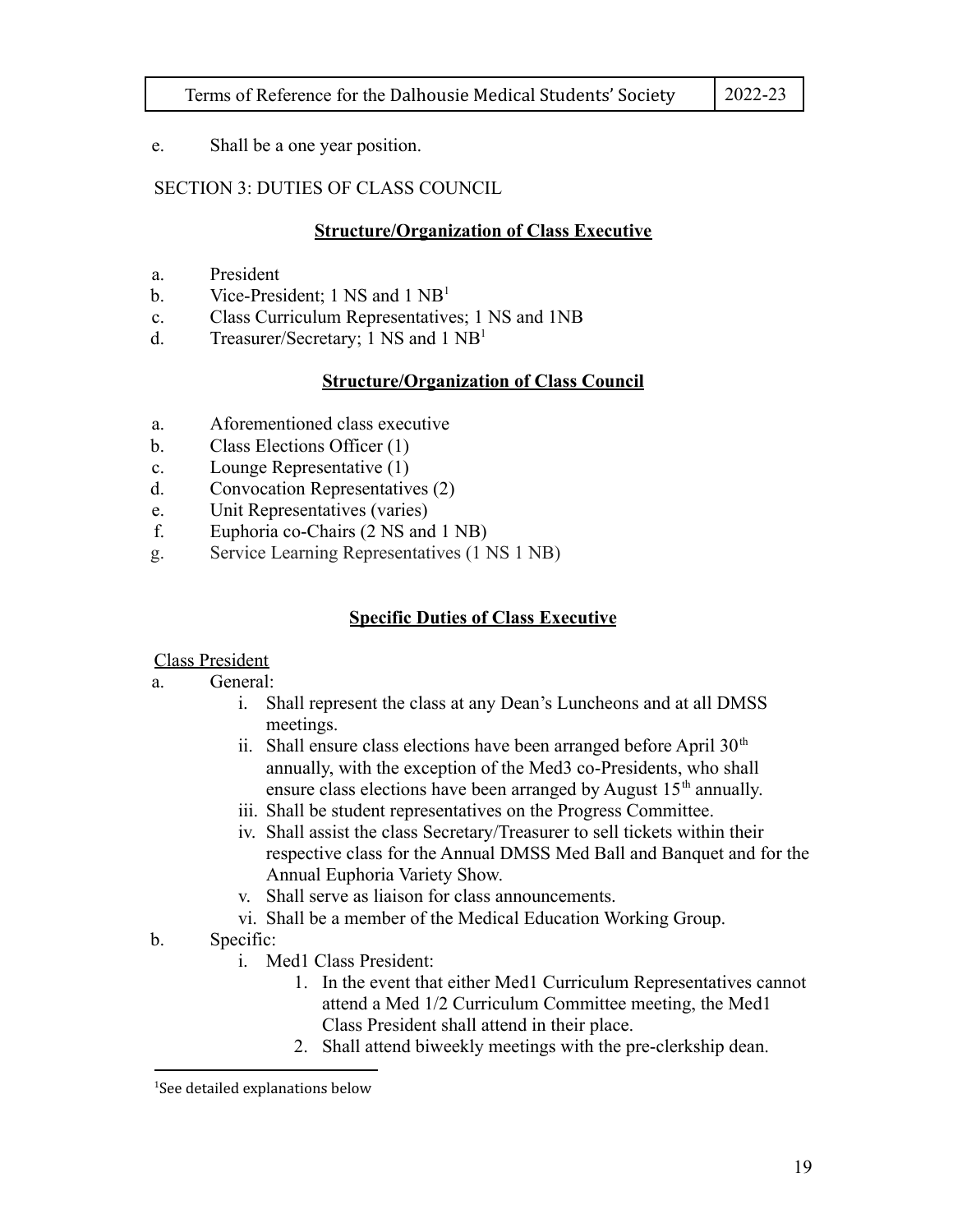- 3. Shall ensure the preparation of the decorations for the Annual DMSS Med Ball and Banquet.
- 4. Shall ensure the election (via Class Elections Officer) of Ask a Med Student Representatives co-Chairs and CoAMS representatives by September 30<sup>th</sup> and Orientation co-Chairs by February 1st annually.
- 5. Shall arrange for the selection of the Rock Solid Award (see DMSS Terms of Reference: Awards).
- ii. Med2 Class President:
	- 1. In the event that either Med2 Curriculum Representatives cannot attend a Med 1/2 Curriculum Committee Meeting, the Med2 Class President shall attend in their place.
	- 2. Shall attend biweekly meetings with the pre-clerkship dean.
	- 3. Shall arrange the Class vote for the selection of the Professor of Year award for the Med1 academic year (see DMSS Terms of Reference: Awards).
	- 4. Shall present the Graham Creighton Award (see DMSS DMSS Terms of Reference: Awards) at the Annual DMSS Med Ball and Banquet.
- iii. Med3 Class co-Presidents:
	- 1. In the event that either Med3 Curriculum Representatives cannot attend a Med3/4 Curriculum Meeting, one of the Med3 co-Presidents shall attend in their place.
	- 2. Shall attend biweekly meetings with the clerkship deans.
	- 3. Shall arrange the Class vote for the selection of the Professor of Year award for the Med2 academic year (see DMSS Terms of Reference: Awards).
- iv. Med4 Class co-Presidents:
	- 1. In the event that either Med4 Curriculum Representatives cannot attend a Med3/4 Curriculum Meeting, one of the Med4 co-Presidents shall attend in their place.
	- 2. Shall attend biweekly meetings with the clerkship deans.
	- 3. Shall assign and oversee fundraising by the Med4 Class Council and budget for grad week
		- 1. Lunch & Learns during PIER IV/CRAM
		- 2. Departmental Donations
		- 3. Invite participation of NB campus VP in fundraising in NB if neither co-President is at the NB campus.
	- 4. Shall present at the Graduation Gala the following awards (see DMSS Terms of Reference: Awards):
		- 1. Silver Shovel Award
		- 2. Resident Teaching Award
		- 3. Honorary Member of the Graduating class
	- 5. Following their election, shall communicate the Class co-Presidents for Life to the DMAA.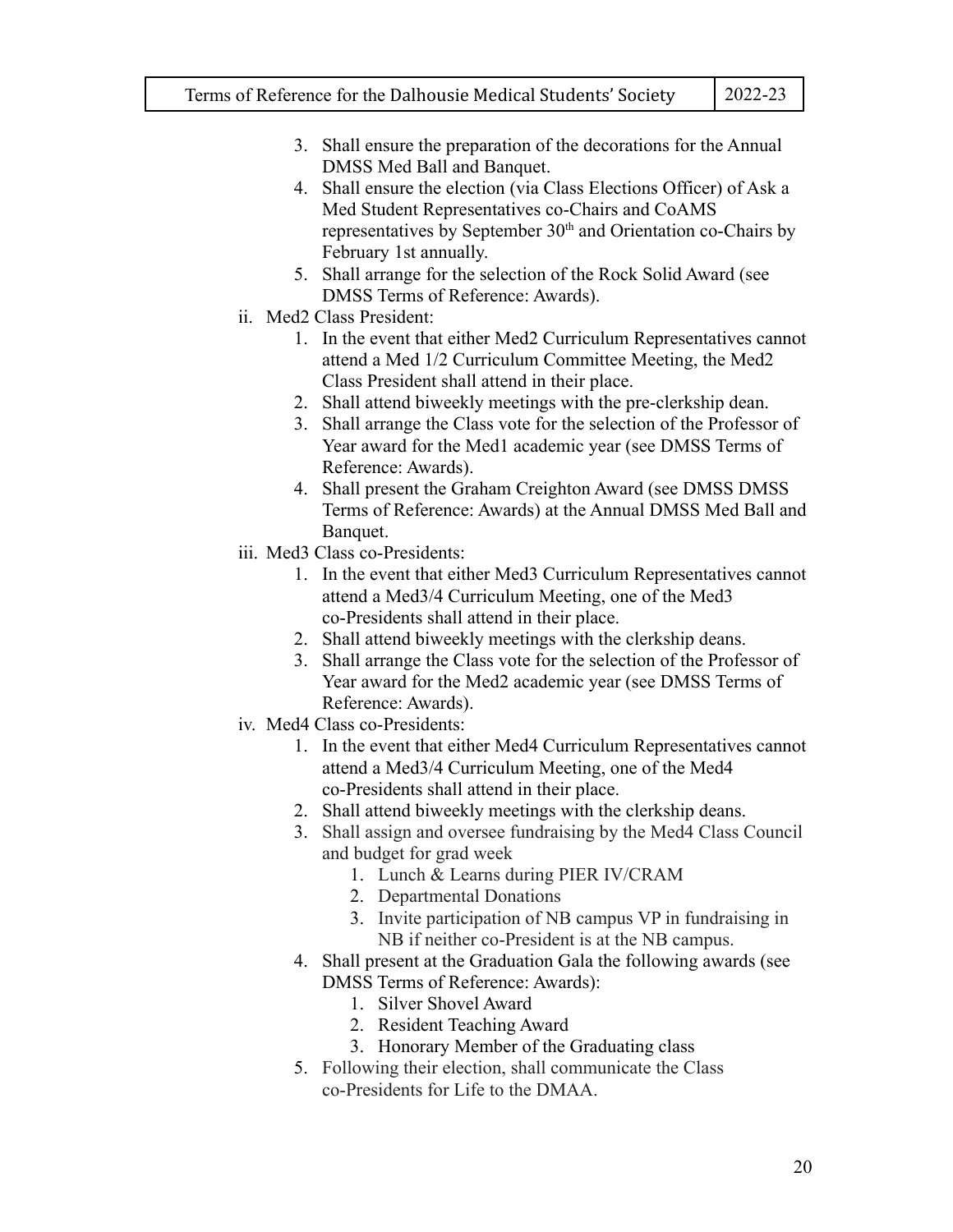- v. Class co-Presidents for Life:
	- 1. Shall serve as co-Presidents of the class for life.
	- 2. Shall be available to assist the Med4 co-Presidents in presenting awards at the Graduation Gala.
	- 3. Shall coordinate communication within the class after graduation.
	- 4. Shall liaise with the Dalhousie Medical Alumni Association regarding alumni events and planned class reunions.

#### Class Vice-Presidents (DMNS & DMNB)

- a. General:
	- i. A Vice-President shall be elected for both the DMNS and DMNB campuses and they shall cooperate to ensure the following duties are fulfilled in total at both campuses:
		- 1. Shall represent the Class at functions that are the responsibility of the Class President in the event the President cannot attend.
		- 2. Shall be the voting member of the Class at DMSS meetings in the event the Class President(s) cannot attend.
		- 3. Shall be in charge of Class social activities.
		- 4. Shall be a member of the Social Committee chaired by the DMSS Vice President Internal (see DMSS Terms of Reference: Standing Committees).
- b. Specific:
	- i. Med2 Class Vice-Presidents
		- 1. Shall arrange vote for selection of the Wood-Stonehouse Award and L.B. MacPherson Award (see Terms of Reference: Awards).
		- 2. Shall coordinate the end-of-the-year class social.
	- ii. Med3 Class Vice-Presidents
		- 1. Shall arrange for selection of the Graham Creighton Award (see DMSS Terms of Reference: Awards).
		- 2. In addition to other social activities, shall be responsible for organizing social events during PIER.
	- iii. Med4 Class Vice-Presidents
		- 1. Liaise with Class Convocation Representatives to aid in organizing Grad week.
		- 2. Arrange the Med4 Class Grad Trip.
		- 3. Arrange the photographer sessions for graduation photos.

#### Class Curriculum Representatives

a. The class curriculum representatives, one (1) from each campus (NS and NB) will be elected in Med1. Interested candidates must meet with the VP Medical Education prior to the election.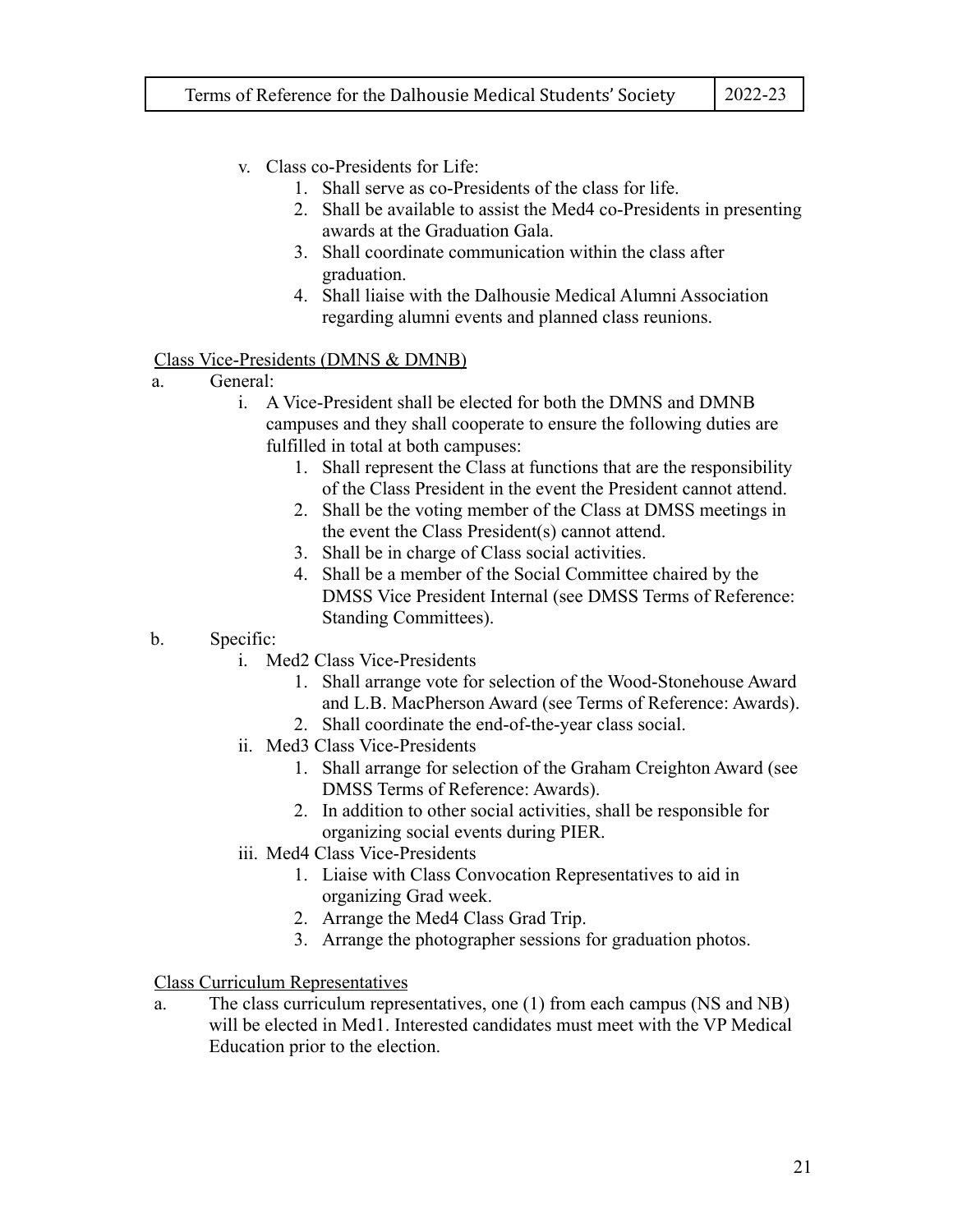- b. Shall attend meetings of all Faculty and student committees to which he or she is duly appointed. The curriculum representative shall have voting member status on the UMECC.
- c. Shall attend meetings of the DMSS Medical Education Group (see DMSS Terms of Reference: Standing Committees). If unavailable, shall be responsible to arrange a suitable replacement in coordination with the DMSS VP Medical Education. Consideration should first be given to their respective class Presidents.
- d. Shall gather feedback from their respective classes to present at Medical Education Working Groups and discuss these regularly with the DMSS VP Medical Education.
- e. Shall be the student representative to the Med 1/2 and Med 3/4 Curriculum Committees for their respective classes, and to CASP and Program and Faculty Evaluation Committee (PFEC). If unavailable, shall be responsible to arrange a suitable replacement in coordination with the DMSS VP Medical Education. Consideration should first be given to their respective class Presidents. Each committee should have one (1) representative from each class and representation should be divided evenly between NS and NB Curriculum representatives where possible in coordination with the DMSS VP Medical Education.

Class Secretary / Treasurer

- a. Shall be a student of the DMNS and/or DMNB campus, whereby:
	- i. Med1s elect a Class Secretary/Treasurer from both campuses, one per campus.
	- ii. Med2s elect a Class Secretary/Treasurer for the DMNS campus only, as the DMNB position is satisfied by the DMSS DMNB Treasurer.
	- iii. Med3s and Med4s elect one Secretary/Treasurer to represent both campuses.
- b. Shall represent the Class at functions that are the responsibility of the Class President and Vice-Presidents in the event the President or Vice-Presidents cannot attend.
- c. Shall be the voting member of the Class at DMSS meetings in the event the Class President and Vice-Presidents can not attend the DMSS meeting.
- d. Shall take minutes as required at Class Executive meetings.
- e. Shall be responsible for the financial business of the class:
	- i. Shall deposit DMSS Class grant in Class bank account.
	- ii. Shall aid in collecting Class funds (photographs, parties, medical equipment, etc.).
	- iii. Shall maintain a Class budget and keep Class Executive, as well as the Class as a whole, informed about the status of Class fund.

# **Specific Duties of Class Council**

Research in Medicine (RIM) Representatives (1 NS and 1 NB)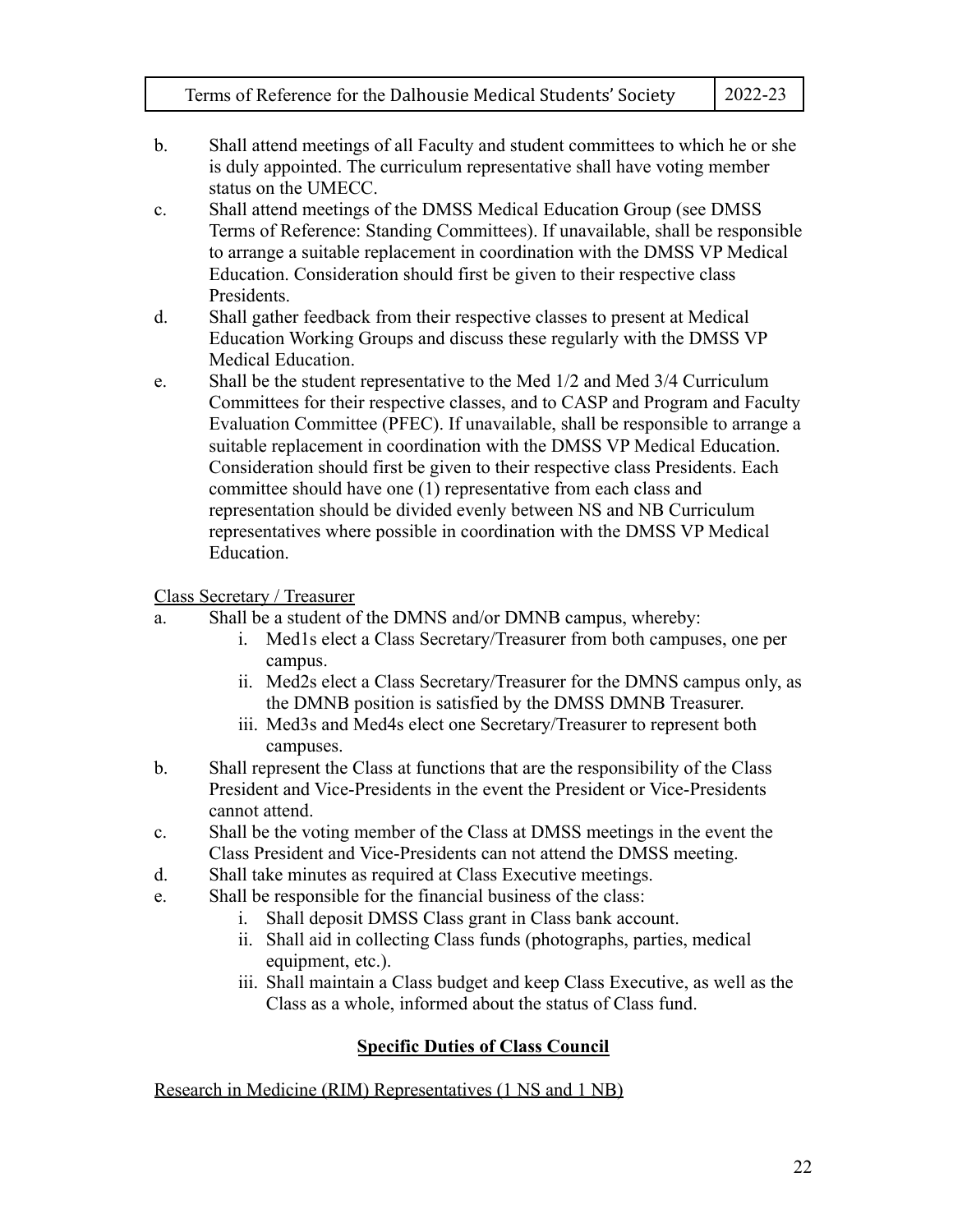- a. Shall be elected during the Med1 Class Council elections in the Fall of their Med1 year.
- b. Shall serve a four (4) year term.
- c. Shall be the liaison between the Research in Medicine Unit head, UGME, and the student body for questions, corrections, amendments and feedback on the unit as it proceeds.
- d. Shall be the student representative to the Research in Medicine Committee.
- e. During their Med 2 year, shall have the following duties:
	- i. Shall be advisory members of the DMSS.
		- 1. If one of the RIM Representatives is elected to an Executive position on Council in their Med 2 year, the other will serve in the advisory role on the DMSS.
		- 2. If both of the RIM Representatives hold Executive positions on Council in their Med 2 year, the advisory role will be shared by both Executive members.
	- ii. Shall be the direct student affiliate with the DMRF and the Research in Medicine Office.
	- iii. Shall report directly to the DMSS VP Medical Education, and shall be responsible for other activities as the DMSS VP Medical Education deems appropriate.
	- iv. Shall be responsible for educating students on available research opportunities.

Class Elections Officer

- a. Shall be elected during the Med1 Class Council elections in the Fall of their Med1 year.
- b. Shall serve a four (4) year term.
- c. Shall adhere to the DMSS Constitution and DMSS ToR Elections in order to run elections.
- d. Shall run their class's Med2, Med3, and Med4 Class Council elections.
- e. Shall run the Ask a Med Student and Orientation Week Committee elections in Med1.
- f. Shall run other class elections that may occur during their term.

Class Lounge Representatives

- a. Shall report to the DMSS Lounge Manager. The DMSS Lounge Manager shall be the direct supervisor.
- b. Shall familiarize themselves with the Lounge Representative manual prepared by the DMSS VP Internal and the DMSS Lounge Manager.
- c. Shall take the responsible serving course and abide by its rules. This course will be paid for by the DMSS.
- d. Shall assist the Lounge Manager in the duties they carry to maintain the Lounge as needed. These duties include, but are not limited to: stocking the fridge, maintenance of the inventory, organization of the storage room, stocking lounge supplies, and cleanliness of the lounge.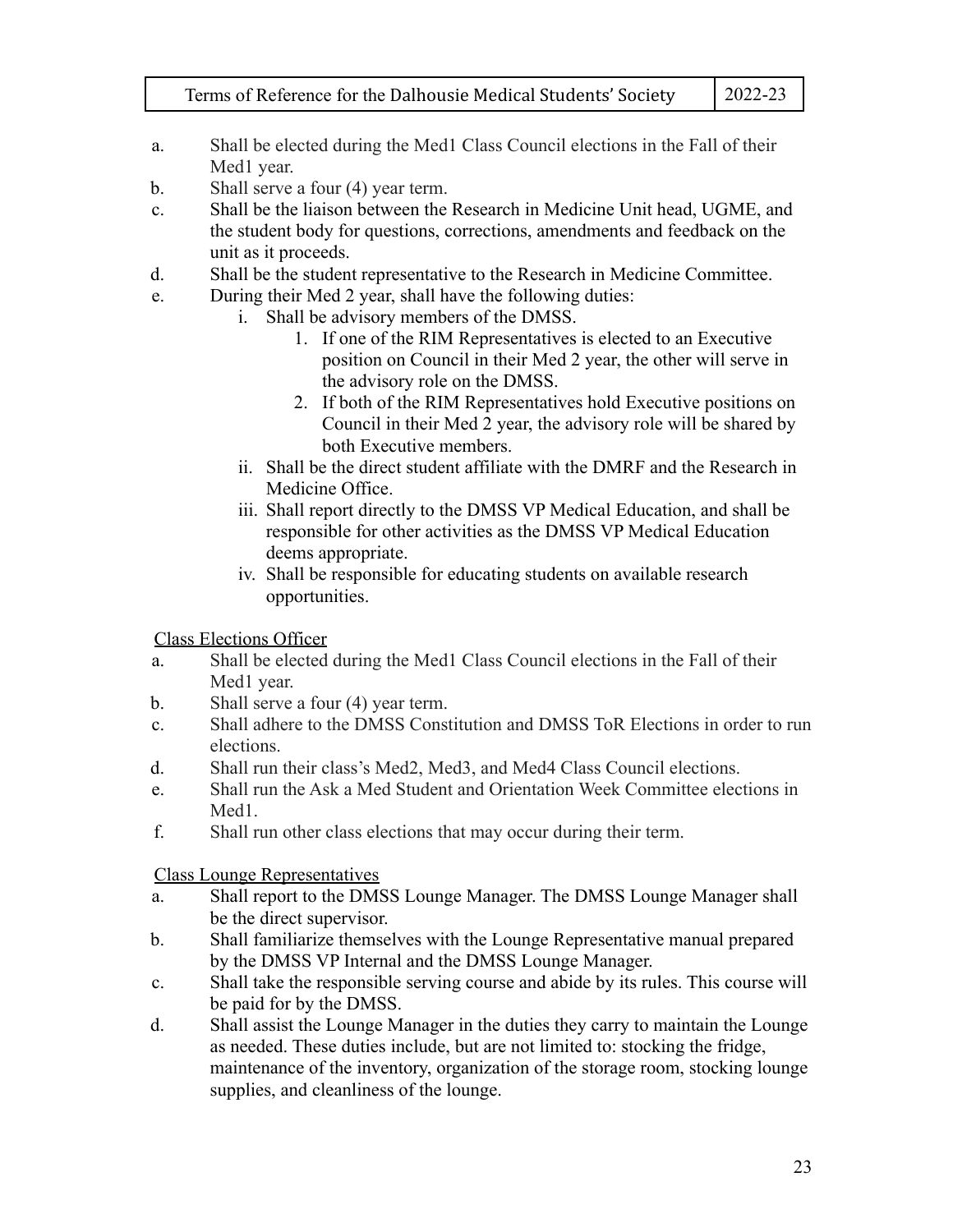- 
- e. In January of first year, the Med1 Lounge Representatives (working with the Lounge Manager) shall take on the independent role of operating social functions.
- f. Shall assist the Lounge Manager in obtaining liquor license and stock for bar for all applicable social functions.
- g. Along with event organizers, shall be responsible for clean-up after parties.
- h. In their Med1 year, shall be a member of the Social Committee.

#### Convocation Representatives

- a. General:
	- i. Two (2) or more convocation representatives will be elected during the Med2 Class Spring Elections for a two (2) year term from their Med3 to their Med4 year. The convocation representatives can work in conjunction with the DMAA. Shall work closely with the Convocation representatives of the preceding year to facilitate activity planning.
- b. Specific:
	- i. Med3:
		- 1. Shall meet with previous reps to discuss the role.
		- 2. Shall attend and help with Grad Gala for the graduating class.
		- 3. Shall attend and help with Convocation for the graduating class as needed.
		- 4. Shall meet with Student Affairs near the end of Med 3 (*i.e.*, July or August) to discuss duties, responsibilities and schedule for the upcoming year.
	- i. Med4:
		- 1. Shall solicit nominations and arrange a Class vote by February 28<sup>th</sup> for (see DMSS Terms of Reference: Awards):
			- 1. MC of Grad Gala
			- 2. Silver Shovel Award
			- 3. Resident Teaching Award
			- 4. Honorary Member of the Graduating class
		- 2. Shall contact the winners of the above awards and shall ensure they are able to attend Grad Gala.
		- 3. Shall arrange a Class vote for the selection of a Class Valedictorian before March 31st.
		- 4. Grad Week (start early in Med4):
			- 1. Shall organize all activities for grad week.
		- 5. Convocation: (Student Affairs Office does most of planning):
			- 1. Shall communicate with the graduating class regarding details of the day (*e.g.* about getting tickets and details for when and where to meet and day's activities).
			- 2. Shall organize, beginning in the fall of Med4, grad photos and shall communicate details with the graduating class.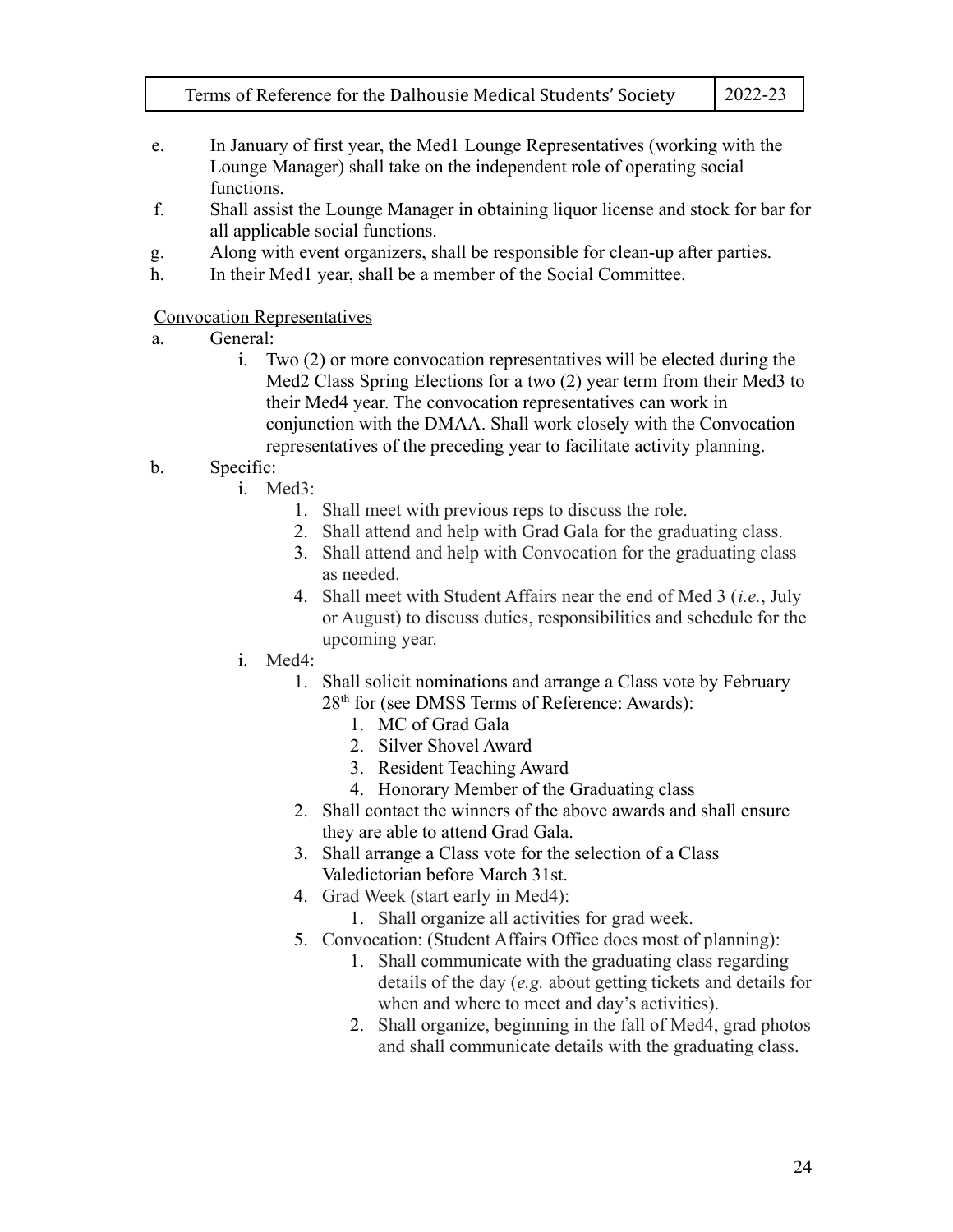- 3. Shall contact the person who will read the Hippocratic Oath (based on class votes,  $2<sup>nd</sup>$  place in the MC for Grad Gala vote).
- 6. Grad Gala:
	- 1. Shall, in association with Grad Gala venue staff, select the menu for the event.
	- 2. Shall set the ticket price to the event in conjunction with the Student Affairs Office.
	- 3. Shall be responsible for decorating the Grad Gala venue.
	- 4. Shall communicate with the graduating class regarding Grad Gala date and purchasing tickets.

# Unit Representatives Med1 and Med2

- a. Shall be the liaison between the unit head and the student body for questions, corrections, amendments and feedback on the unit as it proceeds.
- b. Shall be responsible for attending the unit evaluations at the end of their unit to present feedback they have received throughout the unit.
- c. Shall be responsible for an end of unit report to be presented to UGME no longer than two weeks after the end of the unit. This report is a two-page summary of their own as well as class feedback on how the unit can be improved.
- d. Shall send a copy of their end of unit report to the DMSS VP Medical Education who will pass it on to the next Unit Representative.

#### Skilled Clinician Representative (1 NS and 1 NB, Med1 and Med2):

- a. Shall be the liaison between the Skilled Clinician unit head, the relevant simulated patient and skills educators, and the student body for questions, corrections, amendments and feedback on the unit as it proceeds.
- b. Shall be responsible for organizing and running a student-led mock OSCE.
- c. Shall be the student representative to the Skilled Clinician Committee.

#### Clinical Experiences Representative (1 NS and 1 NB, Med1 and Med2):

- a. Shall be the liaison between the Electives unit head, UGME, and the student body for questions, corrections, amendments, and feedback on the unit as it proceeds.
- b. Shall be the liaison between the Faculty member responsible for Interprofessional Education, UGME, and the student body for questions, corrections, amendments, and feedback on the unit as it proceeds.
- c. Shall be the liaison between the Family Medicine Experience unit head, UGME, and the student body for questions, corrections, amendments, and feedback on the unit as it proceeds.
- d. Shall support the Skilled Clinician Representative in running a student-led mock OSCE.
- e. Shall be the student representative to the Interprofessional Education **Committee**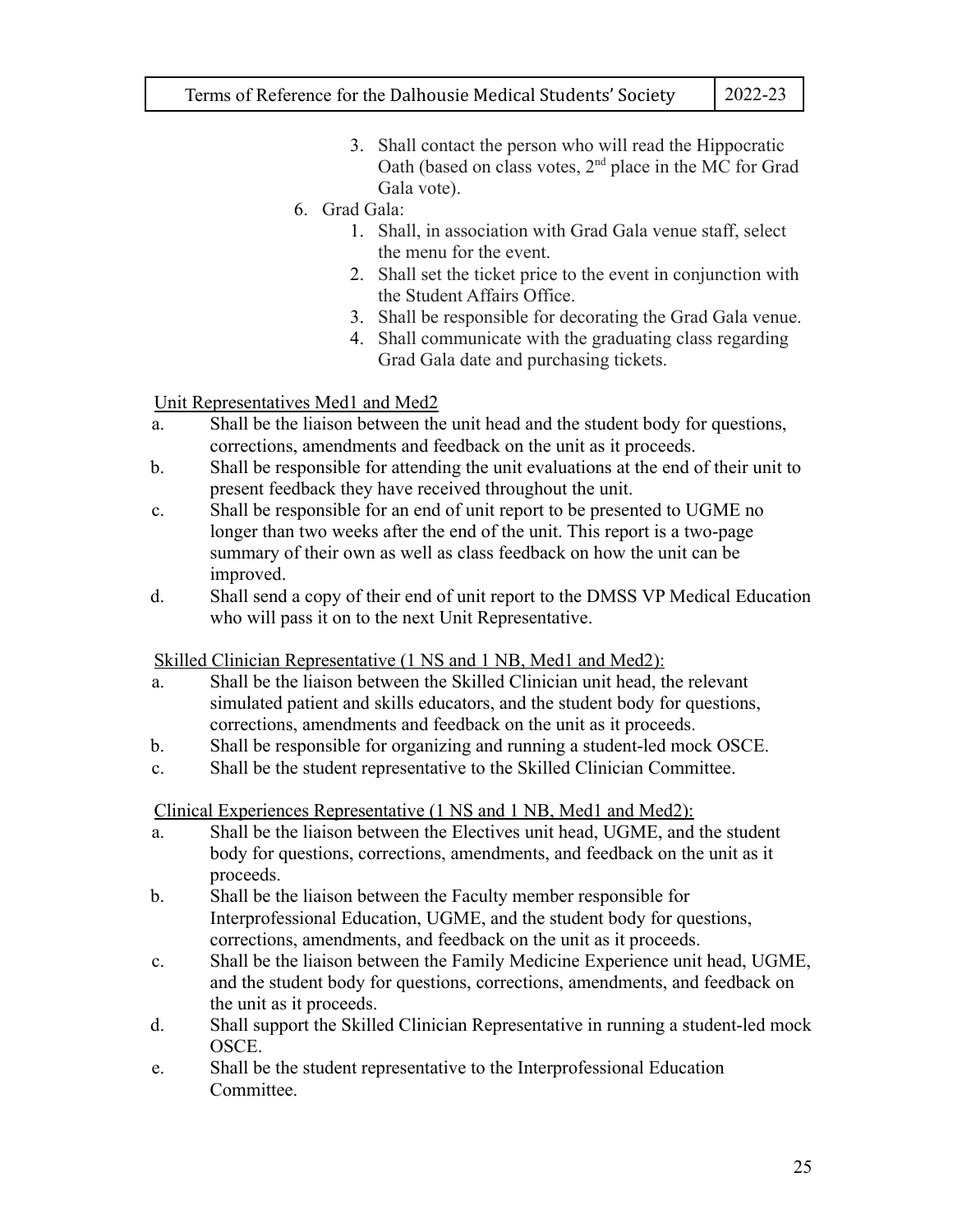Track Representatives, Med3

- a. Shall attend Departmental meetings while each track is on their respective services.
- b. Liaise between students and administrators and clerkship directors to pass on feedback about on-service issues, lectures and scheduling.

Unit Representatives, Med3

- a. Shall be the liaison between the Unit Head and the student body for questions, corrections, amendments and feedback on the Unit as it proceeds.
- b. Shall be responsible for an end of year report to be presented to UGME no later than two weeks after the end of the Med3. This report is a two-page summary of their own as well as class feedback on how the Unit may be improved.
- c. Shall send a copy of their end of year report to the DMSS VP Medical Education who will pass it on to the next Unit Representative.
- d. Shall attend Undergraduate Committee meetings for their respective department.
- e. Shall help the department's Undergraduate Committee to the benefit of current and future clerks.
- f. Shall liaise with track reps of tracks currently rotating through their respective department.
- g. Shall elicit feedback from tracks having just rotated through their respective department.
- h. Shall liaise with DMSS VP Medical Education in case of serious systemic issues within a rotation that would need to be addressed by administration.

Euphoria! Co-Chairs

- a. Shall be elected each year by their respective class for a one (1)-year position.
- b. Shall be two co-Chairs from NS and one co-Chair from NB elected each year.
- c. Shall be responsible for the organization and execution of the Class' Euphoria! skit for that year.
- d. Shall be responsible for the class' fundraising efforts for the Euphoria! charity selected for that year.
- e. Shall liaise with the DMSS VP Internal to assist with technical and organizational aspects of the Euphoria Variety Show.
- f. Shall communicate information about the show from the DMSS VP Internal to the class.
- g. Shall ensure each Euphoria! participant in the class has purchased a ticket for the show.
- h. Shall comply with any rules or restrictions set by the venue where the Euphoria! Variety Show is held (*i.e.,* Rebecca Cohn Auditorium).
- i. Shall be responsible for the clean-up of Euphoria! materials from the venue after the show.